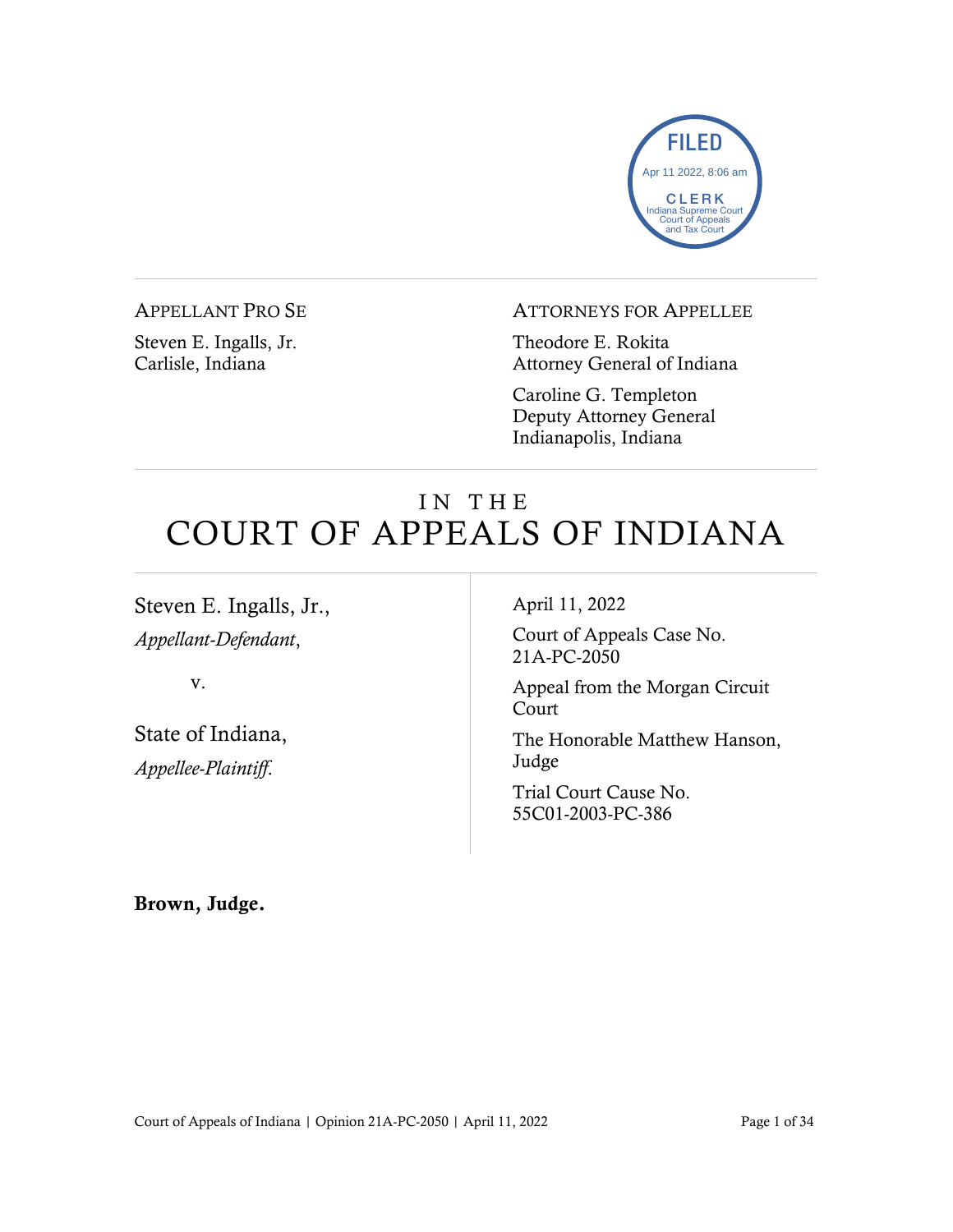[1] Steven E. Ingalls, Jr., appeals the denial of his petition for post-conviction relief and asserts that the post-conviction court erred in denying his motion for change of judge and that he was denied the effective assistance of trial counsel and appellate counsel. We affirm.

# *Facts and Procedural History*

[2] The relevant facts as discussed in Ingalls's direct appeal follow:

B.P. was born in June 2011 and suffered from a number of medical issues including a genetic condition called Fragile X chromosome syndrome, autism, impulse control disorder, anxiety, and obsessive-compulsive disorder. He experienced developmental delays, had limited vocabulary for a child his age, and sometimes exhibited self-harming behavior. B.P. also suffered from pulmonary aspirations, reflux, pediatric pulmonology, and gastrointestinal issues. B.P. was prescribed several psychotropic medications, which [Meghan] Price administered to him, including Sertraline, Clonidine, and Risperidone.

Ingalls and Price had been in a relationship since at least 2013, and Ingalls often stayed at Price's apartment with her and B.P. Ingalls and Price have one child together, S.I., who was born in 2014. The record reflects that Ingalls had great disdain for B.P., viewing him as a burden and an annoyance. He also felt that B.P. interfered with his relationship with Price. On different occasions during B.P.'s life, he had injuries to his body including bumps, bruises, abrasions, a broken arm, and a broken leg. On several occasions, the principal where B.P. attended preschool reported the injuries to the Indiana Department of Child Services, who investigated but did not substantiate abuse. In November 2015, B.P was admitted to the hospital with headaches, congestion, extreme drowsiness, and a slow heart rate. About a year later, in November 2016, B.P. underwent a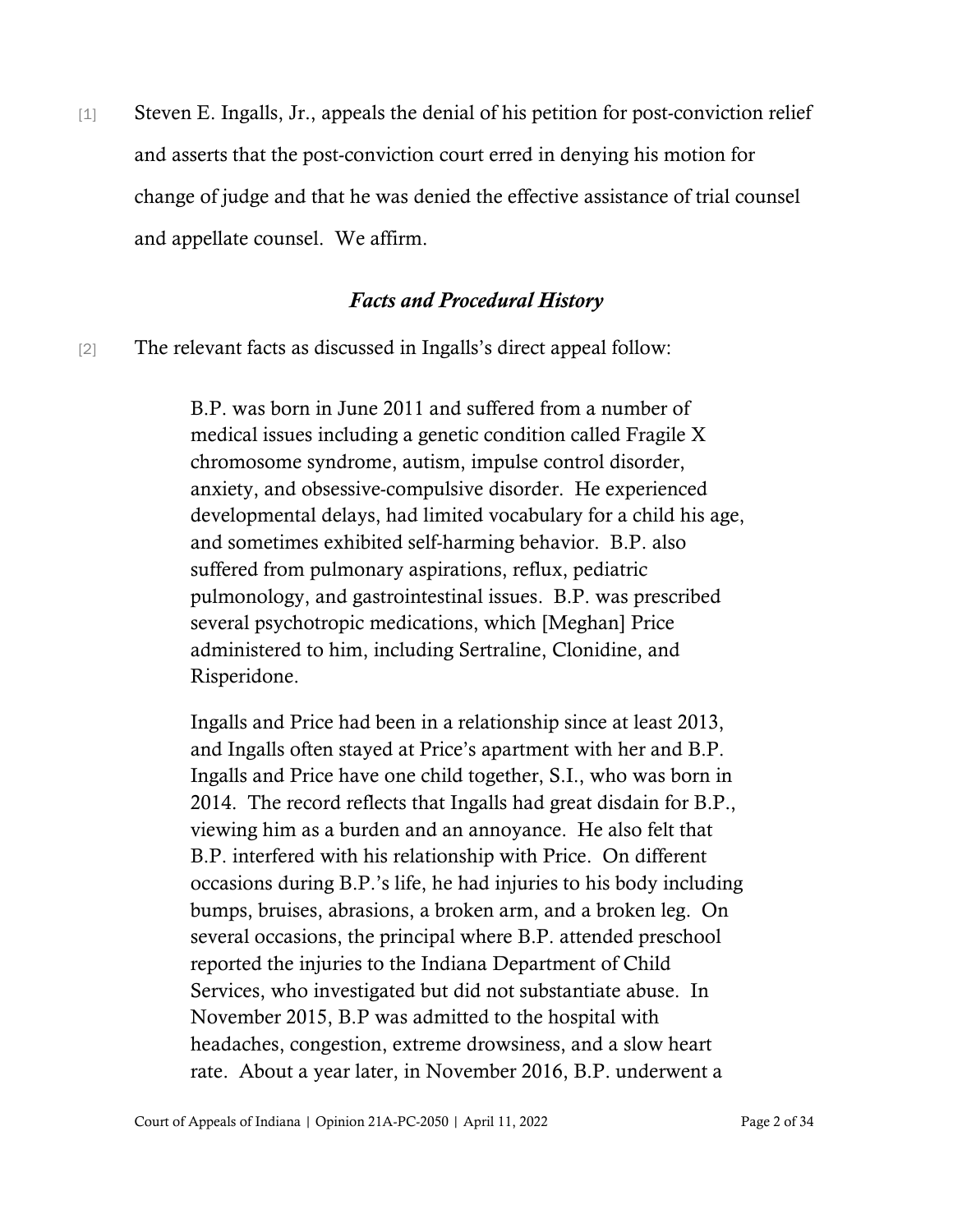surgical procedure for an upper lip laceration, and that same month he went to the emergency room with breathing issues and was diagnosed with croup and possibly asthma.

Sometime after B.P. went to bed on November 22, 2016, he suffered trauma at the hands of one or more other individuals and died in his bedroom. On the morning of November 23, B.P. had blood and other bodily fluid around his mouth, and his upper lip, for which he had undergone surgery, was split open. At 10:13 a.m., Ingalls called 911 from Price's apartment reporting an unconscious and unresponsive child that was not breathing. Emergency personnel arrived in less than two minutes. They found B.P. and Price on the stairs in the entryway to the apartment building. B.P. had no pulse and was not breathing. His skin was mottled, and his body was cold and already in a state of rigor mortis, indicating he had been deceased for some time.

Ingalls was present at the scene when the first responders arrived. He was standing outside of the apartment building holding twoyear-old S.I. As described by one emergency responder, Ingalls was "just kind of walking around, or standing there" and appeared as though "he might have been one of the neighborhood people." *Transcript Vol. IV* at 228. Ingalls "didn't really seem upset . . . he was just kind of there." *Id*.

B.P. was transported by ambulance to the hospital as paramedics attempted to resuscitate him. Mooresville Police Department (MPD) Captain Brad Yarnell was going to transport Price to the hospital, but Price asked to return to her apartment first to get some shoes. MPD Detective Chad Richhart and Price's neighbor, Tiffany Hall, accompanied Price back to the apartment. Detective Richhart stood in the doorway to her apartment and saw Price "running around the apartment" and heard "a lot of movement" in the back of the apartment. *Transcript Vol. VII* at 151-52. Hall went with Price to B.P.'s bedroom, where she saw Price climb up onto the top bunk of B.P.'s bed and "mov[e] things around." *Transcript Vol. VIII* at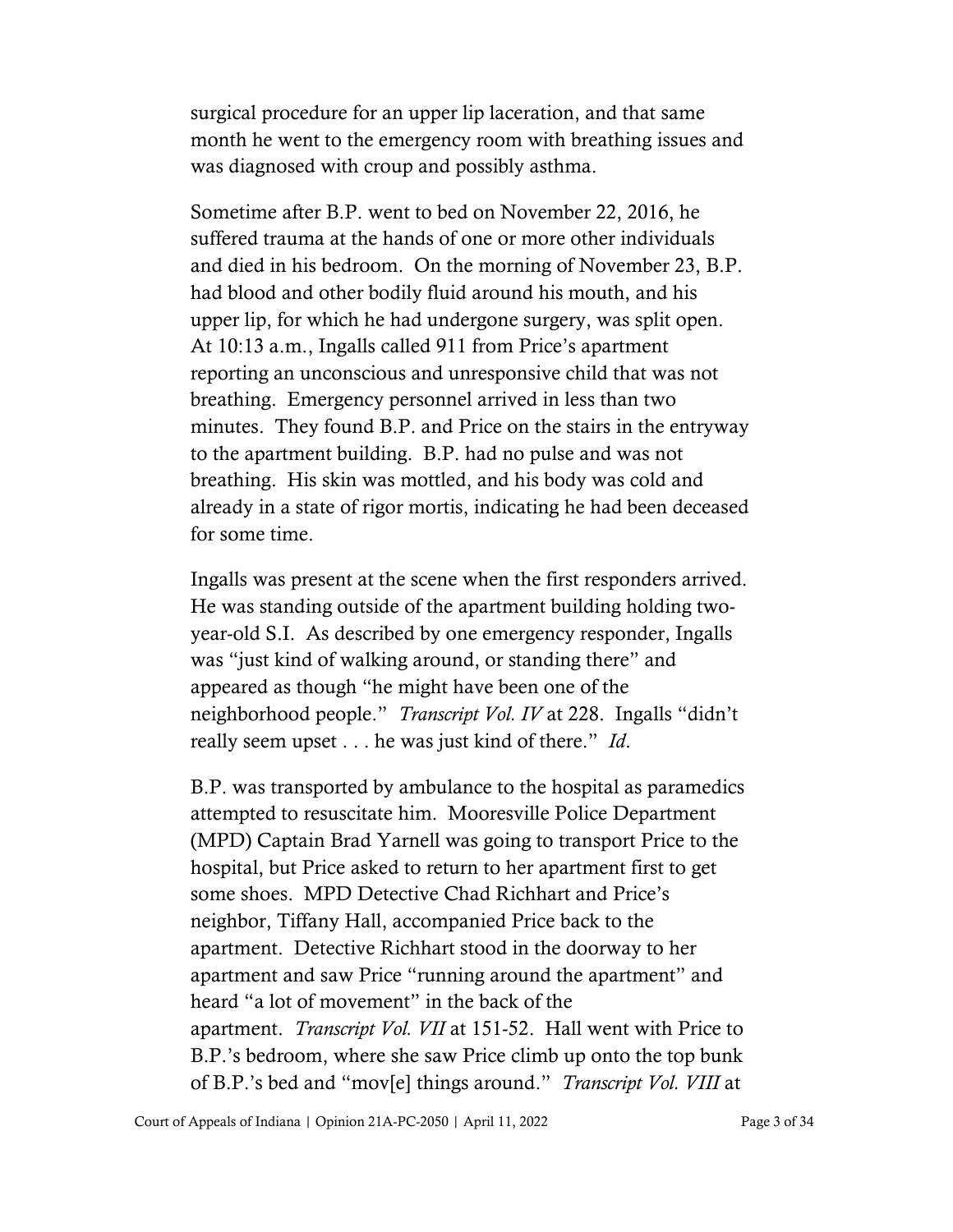76. Hall saw a green pillow on top of the bunk bed and a wallmounted camera above the bed. With regard to the camera, Hall saw Price "jostle it around, like she was getting something." *Id.*

Once Price got her shoes, Captain Yarnell transported Price to the hospital and accompanied her inside. Detective Richhart transported Ingalls and S.I. to the hospital, but just dropped them off and returned to the apartment, where Detective Richhart conducted a "quick walkthrough" because, he explained, police did not know at that point "if there's any other children in the home, any other people in the home" or "if this is a result of an injury, an illness" and had "no idea" what the situation was in the apartment. *Transcript Vol. VII* at 153-54. Inside B.P.'s bedroom, Detective Richhart observed an area on the floor saturated with blood, some blood along the top bedrail and on bedding, and blood on a floor rug. Captain Yarnell, still at the hospital, contacted Detective Richhart to confirm that B.P. was in fact deceased, and the two decided to open an investigation into B.P.'s death.

At Ingalls's request, Detective Yarnell drove Ingalls from the hospital back to the apartment, where police were executing a search warrant on the residence. When Ingalls arrived back at the apartment, Detective Richhart asked Ingalls if he would agree to accompany him to the police station for an interview. Ingalls consented, and, in the interview, Ingalls described being in the apartment the night before, saying that B.P. went to bed as normal, but was found dead in the morning by Price. He indicated that he had no knowledge as to how B.P. died.

Meanwhile, during their search of the apartment, police found medications prescribed to B.P. In B.P.'s bedroom, they found red liquid stains that appeared to be blood spatter on the railing of the bunk bed and on some of the stuffed animals inside of a bin next to the bed. The presence and patterns of the blood spatter indicated to officers that the bleeding had been caused by some kind of trauma. Police saw what appeared to be blood stains on a blue rug and on the carpet. Police also found a green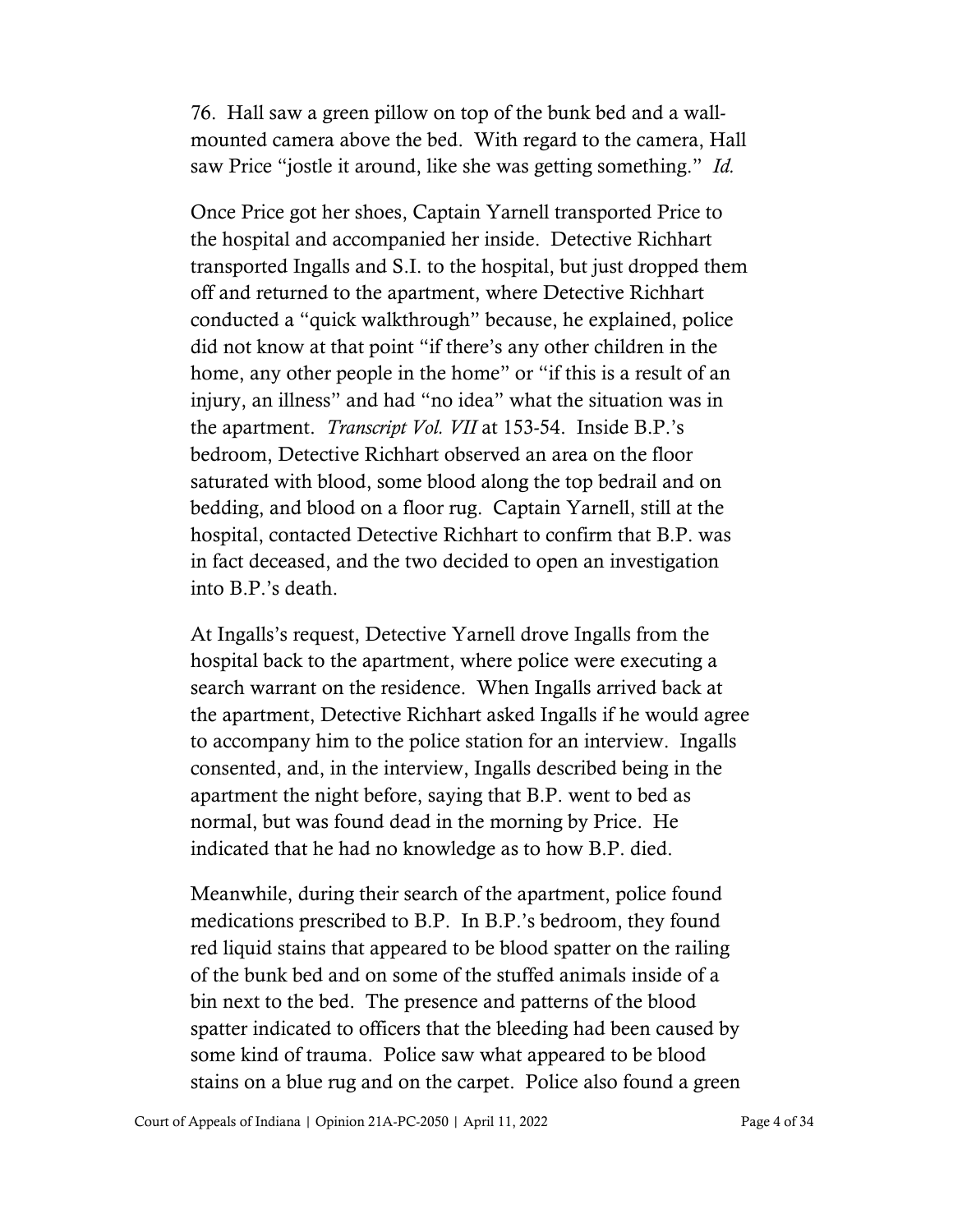pillow, shaped as a character from the children's television show Yo Gabba Gabba, on the ground in B.P.'s closet, propped up against a toy bin. The pillow had a red stain, which appeared to be blood, as well as a white stain. Police saw the wall-mounted video camera in B.P.'s bedroom and, at some point that day, Detective Richhart learned that the camera may have recorded video or sent information to an app on Price's phone.

Price arrived back at the apartment about the same time as police were finishing their search. Detective Richhart approached Price in the parking lot and told her that police had found the video camera by B.P.'s bed and understood that it may have recorded information to an app on Price's phone. He asked if he could have her permission to search her phone in order to view the footage from B.P.'s room. Price told him that she did not have her phone nor did she know where it was. Detective Richhart and another officer found it in her bedroom between the bed and the wall, although the phone's battery was dead.

Detective Richhart took the phone to Price, who identified it as hers. The phone was charged in a car in which Price was sitting, and once it powered up, text messages and notifications began arriving. Richhart asked Price to give the phone to him, but Price told Richhart that she needed to check her text messages. Detective Richhart had "a great deal of difficulty getting the phone from [Price]" and she "was frantically doing stuff on her phone" for approximately twenty seconds, as he asked for her phone. *Transcript Vol. VIII* at 88. Believing that Price may have been destroying evidence, Detective Richhart leaned in through the open passenger window and took Price's phone from her.

Shortly thereafter, police obtained a search warrant for Price's phone. Data showed that on November 16, 2016, Price had conducted several internet searches for "risperidone overdose." *State's Exhibit 155*. Data analysis also revealed that at 2:10 p.m. on November 23, which was about the same time that Detective Richhart watched Price pressing the screen of her phone before handing it over to police, she had opened the app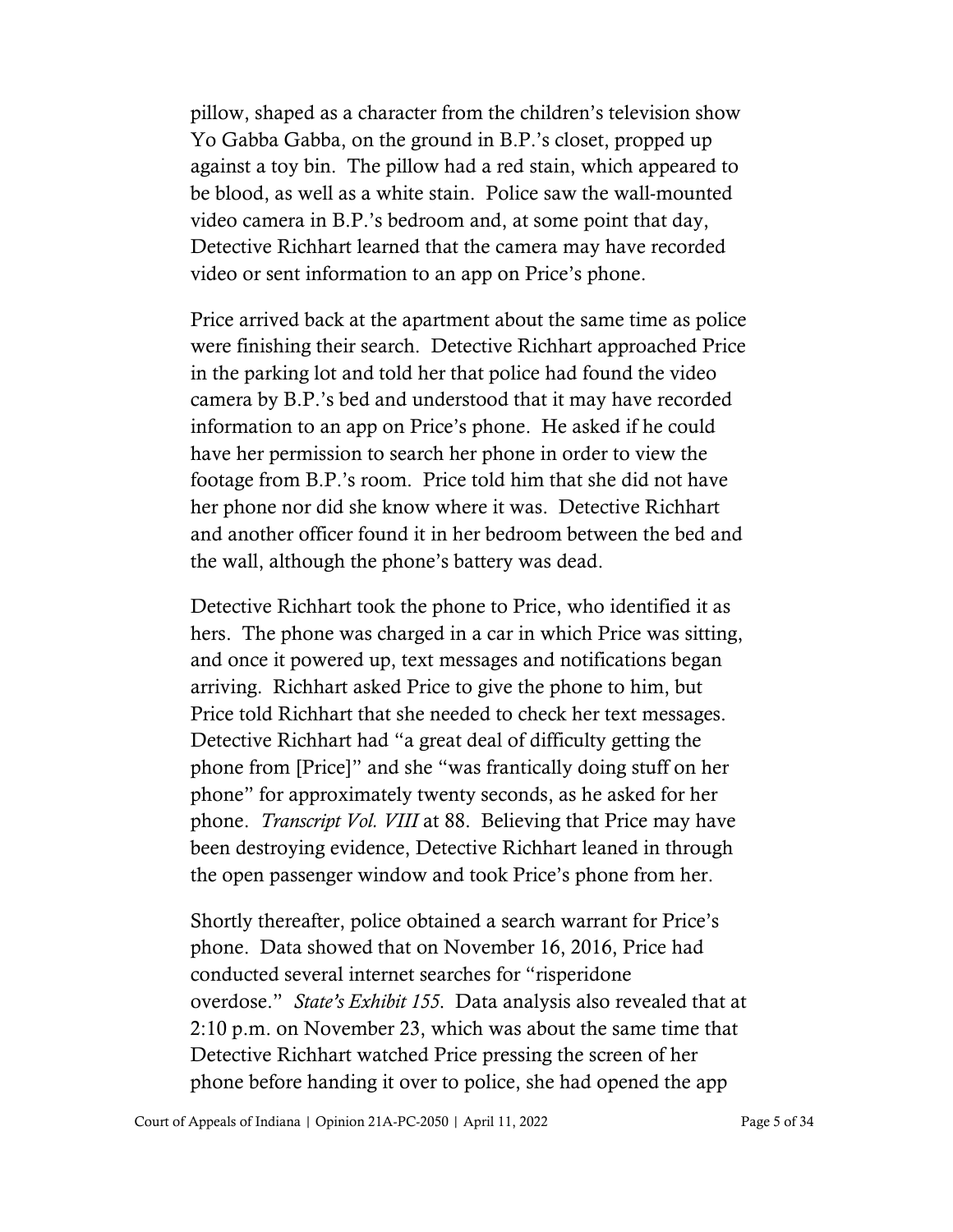on her phone that was used to access surveillance video for the camera over B.P.'s bed.

An initial autopsy was conducted on November 23. The forensic pathologist observed that B.P. was "very thin and frail" and there were areas of blunt force trauma, including contusions to his face, mouth, and oral cavity. *Transcript Vol. V* at 148. B.P. had two black eyes, a hemorrhage near his nose, and injury to his lips. The presence of injuries to B.P.'s nostrils, the septum of his nose, and injuries to his upper and lower lip areas indicated that B.P. had been smothered by another individual and had died of asphyxiation. The forensic pathologist also found a secondary cause of death: "acute Sertraline, Clonidine, and Risperidone intoxication." *Id*. at 173. Testing showed that the drugs Sertraline and Clonidine were present in B.P.'s blood at levels higher than the normal therapeutic level. The drug Risperidone was also found in B.P.'s blood, though at levels lower than the therapeutic level, but which could have been near the therapeutic range prior to his death.

Detective Richhart conducted a second interview with Ingalls on November 23. Ingalls confirmed that Price had given B.P. his medications on the night he died. Detective Richhart informed Ingalls that the preliminary results of B.P.'s autopsy indicated that B.P. had died as a result of being suffocated. Ingalls denied harming B.P. After the interview, Detective Richhart obtained a warrant to search Ingalls's phone, which revealed the following texts to Price in the days and weeks before B.P.'s death. In the early morning hours of October 1, 2016, Ingalls sent a text to Price that stated, in part:

[B.P.] needs a foot broken off in his ass to make up for his lack of basic intelligence. . . . No, he's just a spoiled little retard running around disobeying the f\*uck out of you and everybody else whos [sic] dumb enough to play into his games. . . . Put your foot up his ass and make him grow up a few years and stop sh\*tting and bleeding on himself and then ill [sic]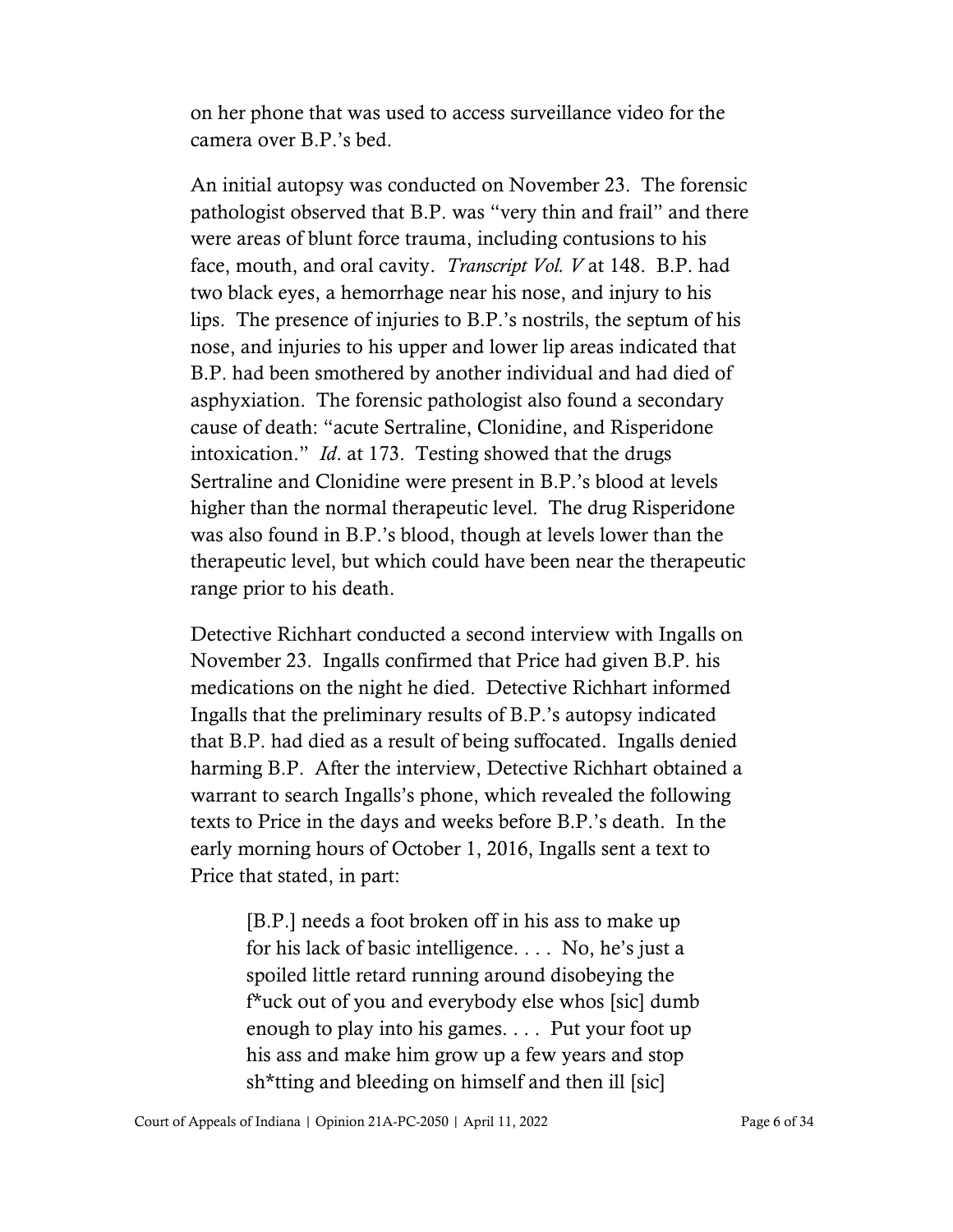think about the slight possibility of not putting him down and beating him to the edge of his life.

*State's Exhibit 136.* Later in that evening, Ingalls sent Price a text message that stated, in part:

Im [sic] sorry for getting so upset and going after [B.P.] I dont know how to handle him, maybe its [sic] for the better I stay away from him but that's what makes me hate him. He's always coming between me and you. Even when Im [sic] not around hes [sic] always causing stress and I have really low patience with it bc I just want it to end and it only gets worse as he gets older. Idk.

*State's Exhibit 156.* On October 15, 2016, Ingalls texted Price that "instead of an asswhooping[,]" B.P. gets "babied" and uses "his condition to take advantage" of Price but she is "too blind" to see it. *Id.*

On November 12, 2016, Ingalls sent the following text message to Price:

I hate your son, he is nothing but a troublemaking worthless excuse for a retarded [sic] down to his DNA core malnutritioned ugly shouldve [sic] been cum stain that needs to rot in a mental institution playing with his own feces and pissing on himself while the nursing staff beats him until he's deaf dumb and motionless. I want to buy a ticket to the moment he takes his last breath, so I can be the last thing he sees as i [sic] rip his jawbone off of his face and personally cut his brainstem in half just to make sure not one more stupid f\*cking thought processes in his two-celled f\*cking brain. He'll never have a dad [because] no one in their right f\*cking mind will ever stay around more than 5minutes [sic] around that f\*cked up kid that cant [sic] go 2 days without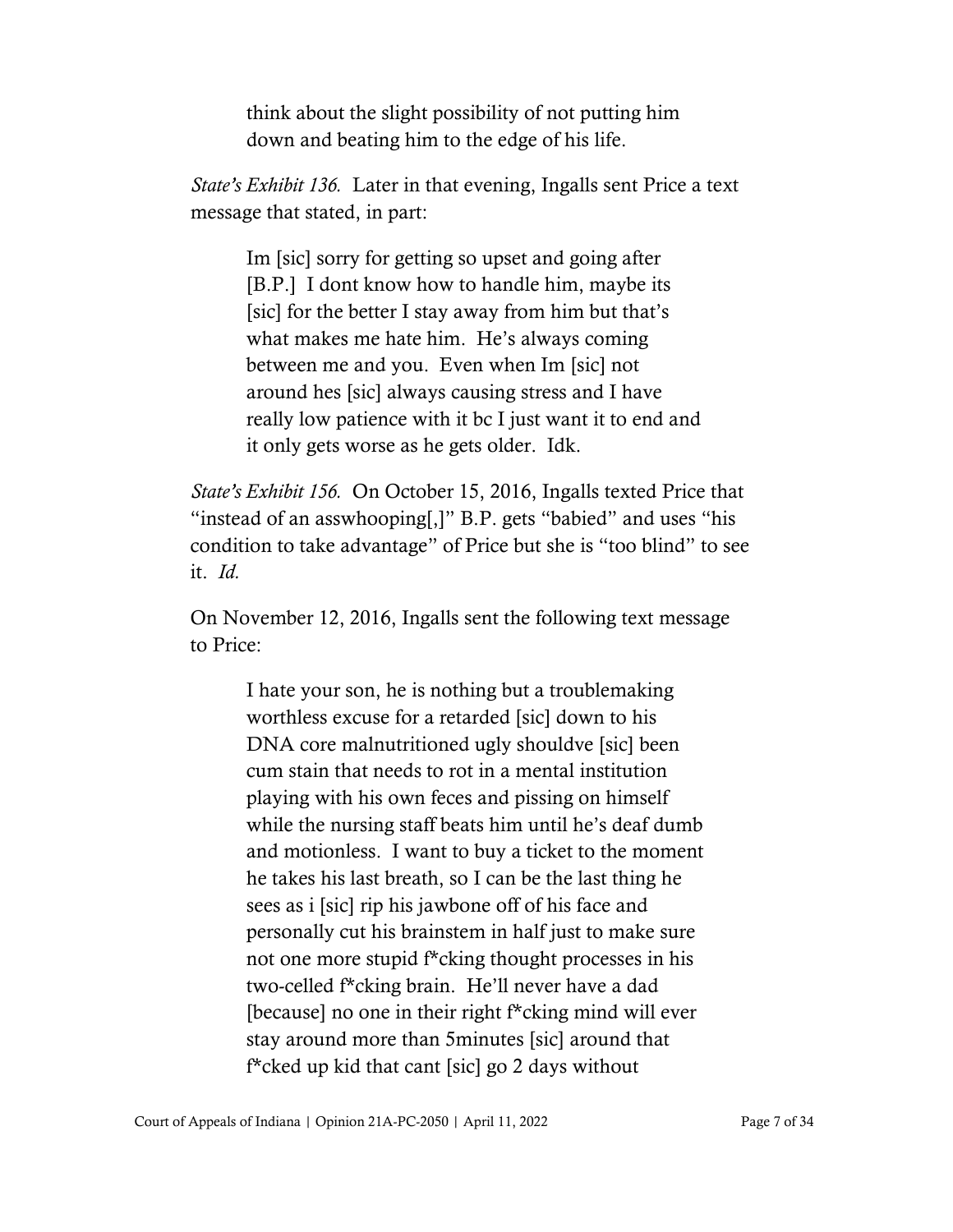bashing his own face into hamburger against whatever he can so mommy will love on him. Lol, kill him while he's young and do something with your life before he robs you of any chance of ever being happy or being anything other than a stay at home retard caretaker.

*Id.* A few minutes later, Ingalls texted the following to Price:

He's not ruining my life, Ill [sic] run for the f\*cking hills before i [sic] stay stressed my entire life or kill him in such a violent way that the news cant [sic] even describe the scene without throwing up. Im [sic] not going to prison over that little scrawny handflapper.

*State's Exhibit 136.* A couple hours later, he texted Price:

This is exactly why I hate him and want him gone. If it wasnt [sic] for him there would just be [S.I.], life would be happy and you wouldnt [sic] be stuck at home your whole life going nuts and to the doctor twice a day. And I wouldn't have to hear him screaming all day and night and looking at a kid whos [sic] bashing his face in onna [sic] daily basis for attention with blood and meat hanging from his f\*cking face.

*Id.*

The search of Ingalls's phone also showed that he had conducted the following internet searches between October 17 and November 16, 2016: "kill my mentally retarded step son" (October 17); "what's the highest fall a human can survive" (October 18); "beat child fragile x abuse" (October 18); "most painful ways to die" (October 19); "most painful torture" (October 19); "I want to kill my autistic child" (October 21); "untraceable poison" (October 22); "can get brain damage from suffocation" (October 27); "injuries that cause long term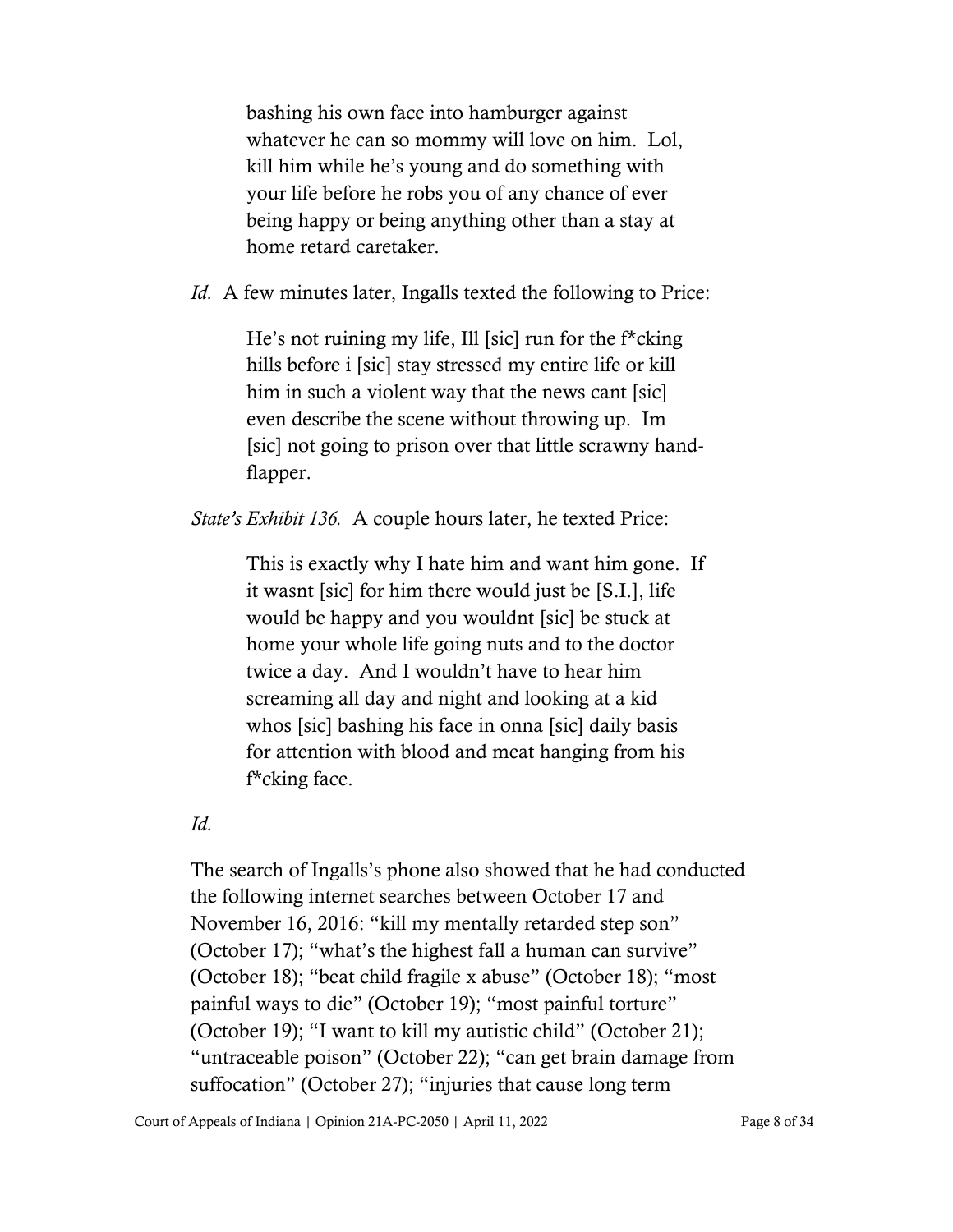excruciating pain" (November 1); "why do I violently beat my autistic child" (November 3); "homicide by disease" (November 9); "why do I hate my disabled child" (November 12); "can I rip the jaw off a human?" (November 12); "autistic son shot" (November 12); "risperidone overdose difficulty breathing" (November 16). *State's Exhibit 141*; *Transcript Vol. VI* at 102.

Ingalls was interviewed by police again on December 2. Ingalls brought with him a typed timeline of events measured "down to the minute," which Detective Richhart said he did not ordinarily see during interviews. *Transcript Vol. VIII* at 175. Ingalls stated in the interview that Price knew about the above-mentioned internet searches. Ingalls was interviewed again on December 4, after Ingalls contacted Detective Richhart and asked to meet with him. Ingalls told Detective Richhart that, at some point after B.P. died, he learned from Price that she had moved the Yo Gabba Gabba green pillow from B.P.'s top bunk to the closet, which she did when she went into the apartment to get her shoes before going to the hospital. He also said that Price told him she was "scared" about what toxicology testing would reveal because she may have "overdosed [B.P.] with Clonidine." *State's Exhibit 188B* at 11.

The investigation into B.P.'s death continued through early 2017, and included a series of interviews with neighbors, family, school personnel, and medical providers. Detective Richhart received a final autopsy report on February 1, 2017, which confirmed that B.P.'s manner of death was a homicide and that his cause of death was asphyxiation. The placement of the stains on the Yo Gabba Gabba pillow, when compared to the trauma around B.P.'s nose and mouth, suggested to police that he was smothered with that pillow.

In late June 2017, police arrested Ingalls for the murder of B.P. The arrest occurred at Price's apartment, and Price was present at the time. As Ingalls was being taken into custody, Detective Richhart saw Ingalls make eye contact with Price and say to her, "[S]tick to the plan." *Transcript Vol. VIII* at 185.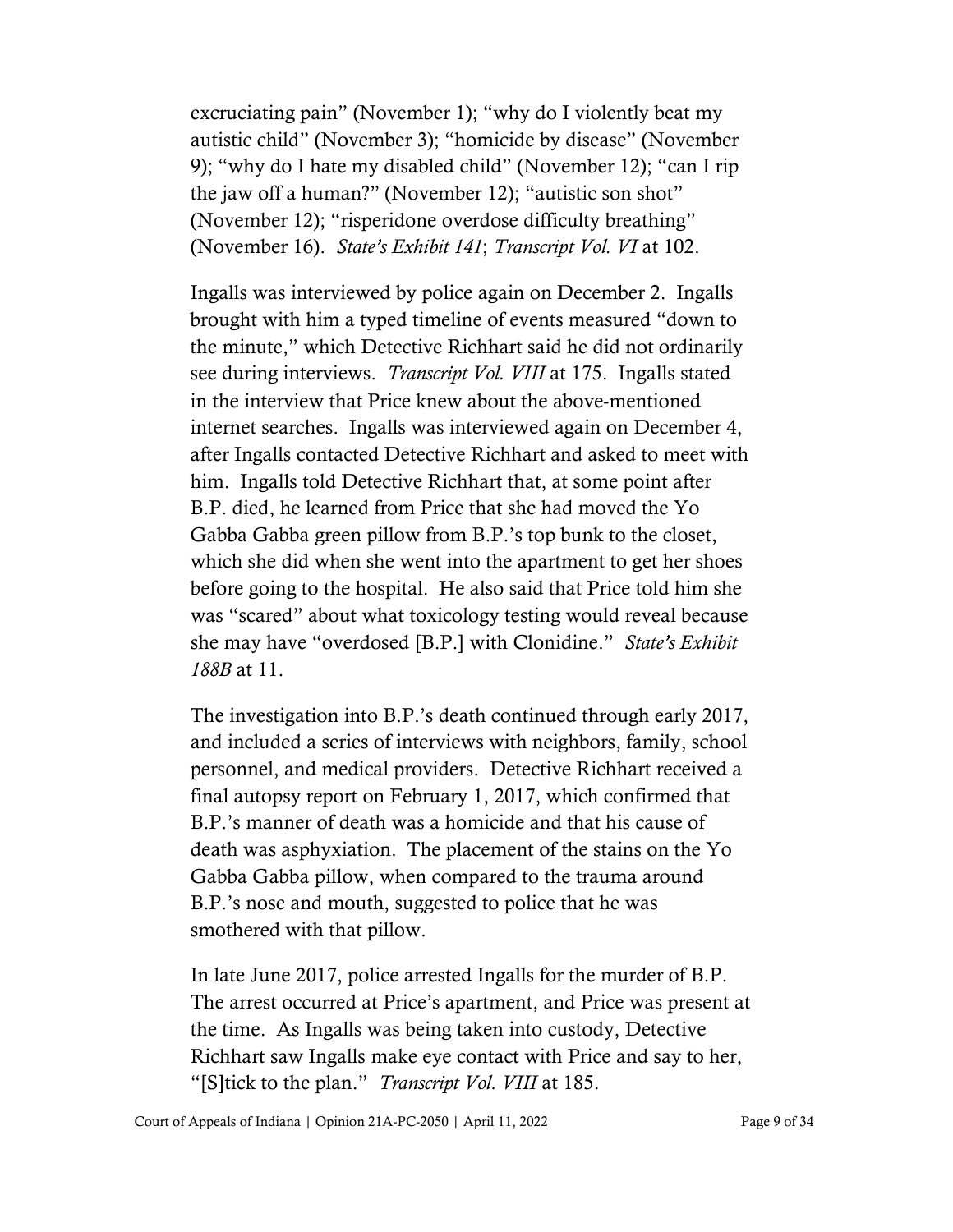*Ingalls v. State*, No. 18A-CR-1751, slip op. at 2-11 (Ind. Ct. App. June 17, 2019), *trans. denied*.

- [3] On June 23, 2017, the State charged Ingalls with: Count I, conspiracy to commit murder as a level 1 felony; Count II, neglect of a dependent resulting in death as a level 1 felony; and Count III, neglect of a dependent resulting in serious bodily injury as a level 3 felony.<sup>[1](#page-9-0)</sup> *Id.* at 11. "Ingalls filed a motion in limine pursuant to Ind. Rule Evid. 404(b), asking for exclusion of evidence of Ingalls's 'involvement with and/or use of drugs including but not limited to the fact that he was undergoing Methadone treatment at the time of the offense[.]'" *Id.* at 11-12 (quoting Appellant's Direct Appeal Appendix Volume II at 118). On April 19, 2018, the trial court entered an order instructing the State to redact certain references to prior bad acts committed by Ingalls under Ind. Evidence Rule 404(b), including references to the word "methadone" contained in his statement to Detective Richhart. *Id.* at 12 (quoting Appellant's Direct Appeal Appendix Volume II at 239).
- [4] On March 11, 2018, Ingalls's counsel filed a motion in limine requesting an order preventing the State from presenting evidence that B.P. sustained a femur fracture in July 2015 and alleged that the injury was found to be consistent with

<span id="page-9-0"></span><sup>1</sup> Price was charged with conspiracy to commit murder as a level 1 felony, neglect of a dependent resulting in death as a level 1 felony, and neglect of a dependent resulting in serious bodily injury as a level 3 felony. *Price v. State*, 119 N.E.3d 212, 219 (Ind. Ct. App. 2019), *trans. denied*. Prior to trial, the State dismissed the conspiracy charge. *Id.* A jury found Price guilty of the remaining charges. *Id.* The trial court merged the level 3 felony neglect conviction into the level 1 felony neglect conviction and sentenced Price to a term of thirty-six years. *Id.* This Court affirmed her conviction. *Id.* at 215.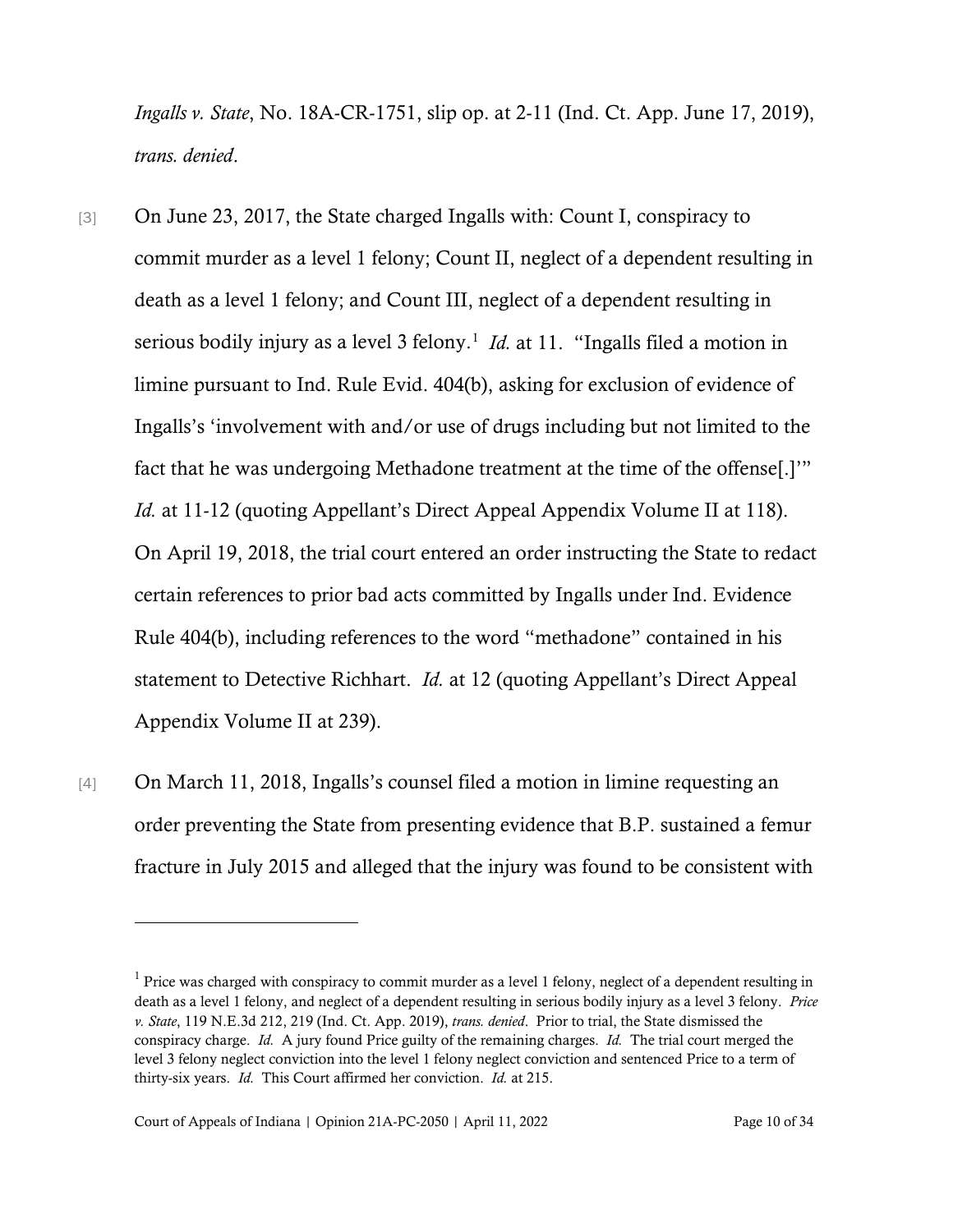non-accidental trauma and was irrelevant. Ingalls's trial counsel later prepared a jury instruction providing an admonishment regarding the femur fracture. The court instructed the jury that the evidence that B.P. sustained a femur fracture in July 2015 was "not evidence for purposes of the criminal elements of Count 3, Neglect of a Dependent Causing Serious Bodily Injury" and "[t]his cannot be used as evidence of Serious Bodily Injury in Count 3." Appellant's Direct Appeal Appendix Volume III at 37.

[5] The two-week jury trial began on May 14, 2018. *Ingalls*, slip op. at 12. During initial instructions, the trial court stated: "The remaining of this trial is actually going to be held down where you guys . . . where the donuts were this morning. I think [defense counsel] brought those in. Thank you. I got my sugar high this morning." Trial Transcript Volume IV at 144. After the jury was excused for the day, the court had a discussion with the parties and the following exchange occurred:

> [Prosecutor]: I don't think [Ingalls's trial counsel] mean to taint the jury by buying donuts, but it does give the appearance of gifts. I just ask . . .

[Ingalls's Trial Counsel]: I didn't buy them for the jury.

THE COURT: Yeah. He bought them for the courthouse. I said the jury could have them.

[Prosecutor]: You know, but if I started bringing in Cokes . . .

THE COURT: It's fine. I'll say something to them tomorrow morning.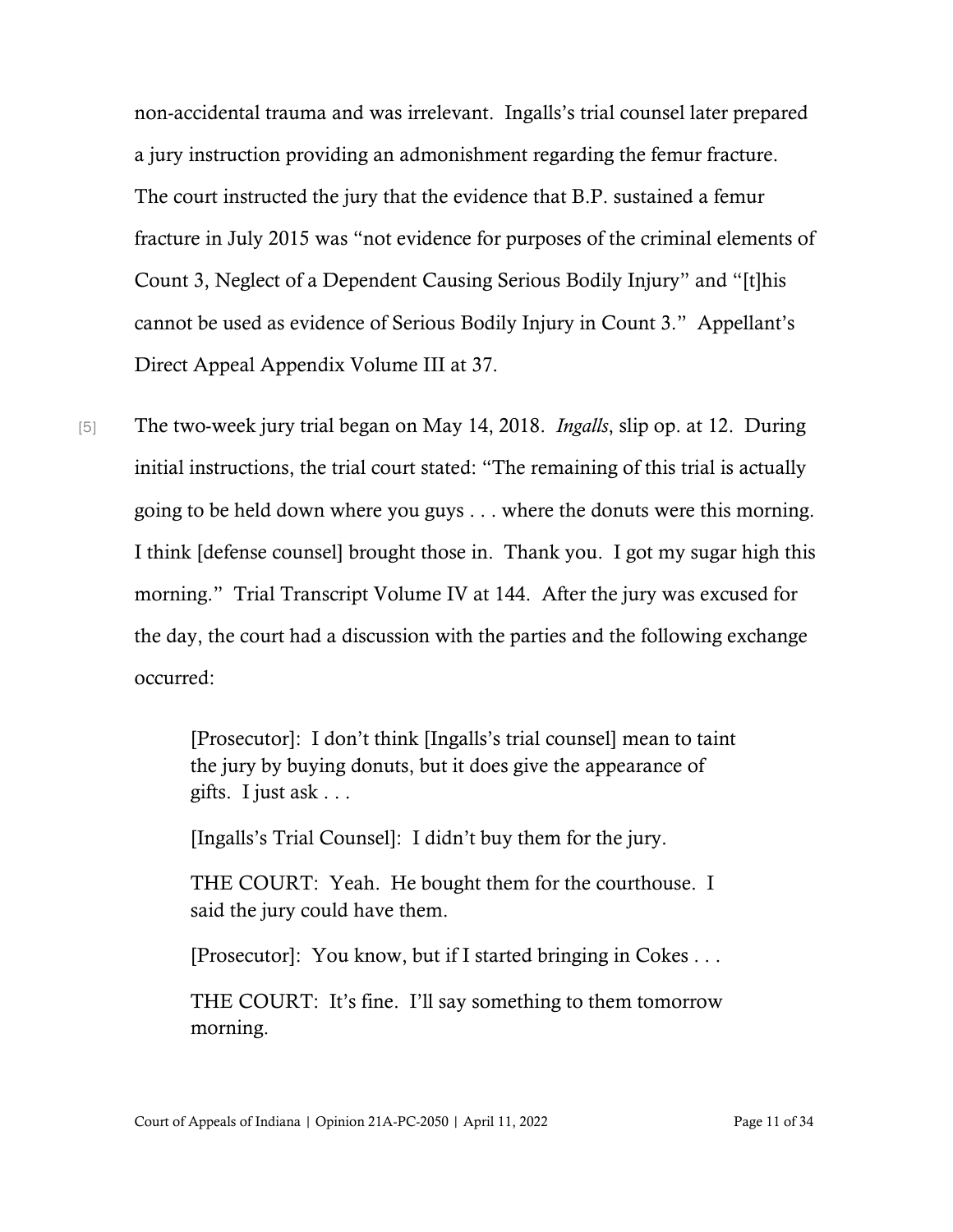[Prosecutor]: Yeah. We need to keep that out of the record, because . . . .

[Ingalls's Trial Counsel]: (inaudible)

[Prosecutor]: But it taints the . . . it could be seen on appeal that we're buying jurors. And [Ingalls's trial counsel is] not intending. I should have had one myself. But I just think that . .

. .

[Ingalls's Trial Counsel]: Yeah, I got two boxes.

[Prosecutor]: Yeah, we just . . .

THE COURT: He bought them for Superior 3, I think he bought them for everybody . . .

[Ingalls's Trial Counsel]: I was just . . . it was a gracious thing for  $\ldots$ .

[Prosecutor]: Yeah. No, I get that. But if we started bringing snacks . . .

THE COURT: If you want to buy Colts tickets or something for me, you're more than welcome, [Prosecutor].

[Prosecutor]: I just, he didn't mean that. I just think when the record comes out . . .

THE COURT: I'll say something tomorrow to them just when they get there, that they were offered to everybody in the Courthouse. I'll take care of it.

\* \* \* \* \*

[Prosecutor]: It wasn't intentional, it's just . . .

Trial Transcript Volume IV at 147-148.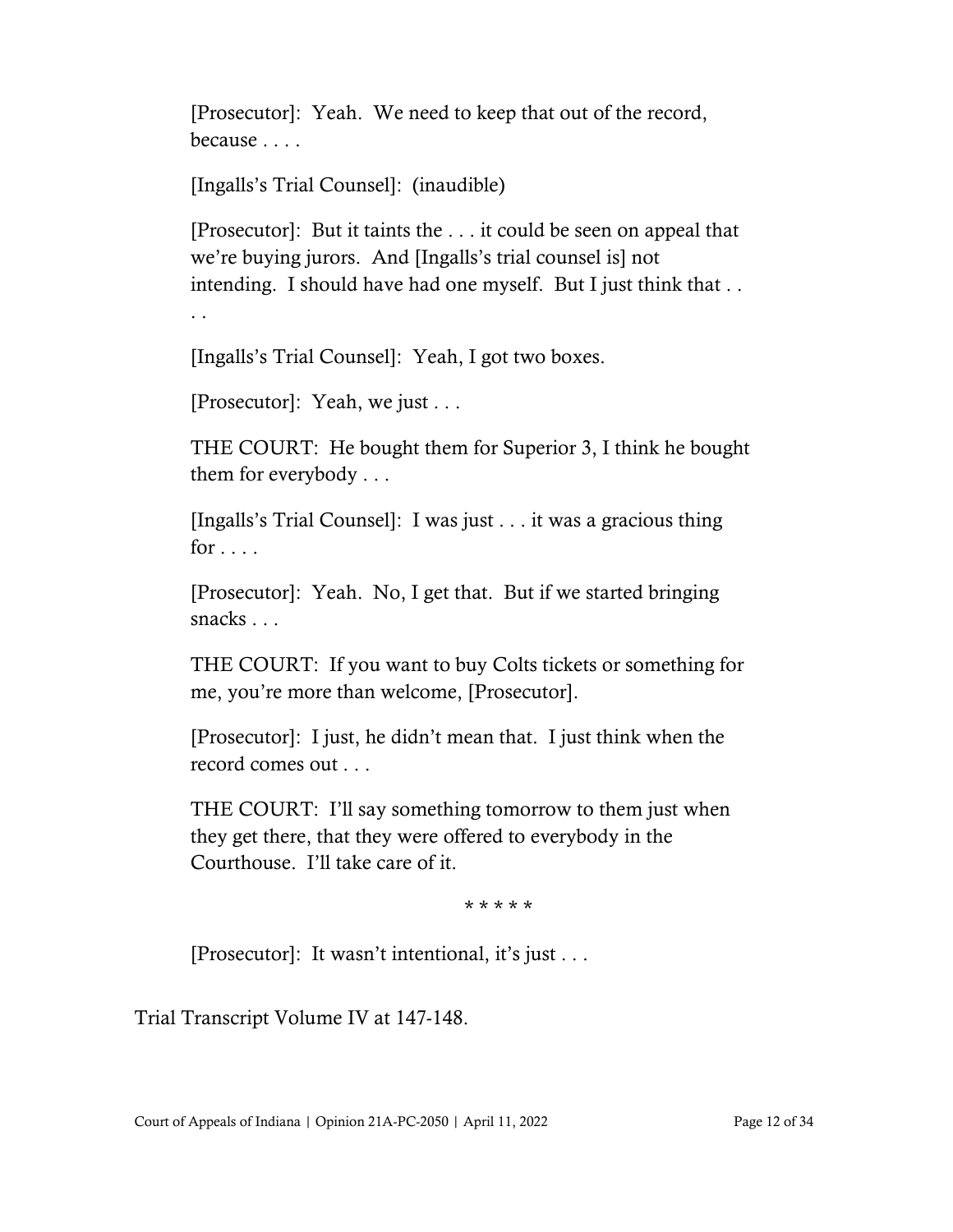- [6] The State presented evidence as discussed above. *Ingalls*, slip op. at 12. During Detective Richhart's testimony, the State played the video recording of Ingalls's first interview with Detective Richhart, which occurred about 11:30 a.m. on November 23. *Id.* In the interview, Ingalls described that he "got up at 6:30 a.m. or so, left the home in the morning to visit a health clinic, where he goes every day at 7:30 a.m., returned about 8:30 a.m. and got breakfast for S.I.," and that later, closer to 10:00 a.m., Price woke up and, when she went to wake B.P., found him dead in bed. *Id.* Ingalls said that he came into the room and did see some blood on B.P.'s face, but that that was not unusual because B.P. sometimes hit his head or face. *Id.* Ingalls said he picked up B.P., who was cold and stiff, and brought him to the floor, where he said he and Price attempted CPR. *Id.* He then called 911, and Price carried B.P. to the entryway of the apartment building. *Id.* Referring to B.P., Ingalls stated, "I love the kid. I always have. I always accepted him." *Id.* (quoting State's Exhibit 152A at 66). After the interview concluded, Detective Richhart drove Ingalls back to the apartment. *Id.* He recalled at trial that, while in the car, Ingalls stated, "I always wondered what life would be like if something like this happened[,]" which struck Detective Richhart as "very odd." *Id.* at 12-13 (quoting Trial Transcript Volume VIII at 85).
- [7] Regarding the "health clinic" that Ingalls had gone to that morning, the discussion with Detective Ingalls included the following:

INGALLS: I go to the health clinic every morning.

DETECTIVE: Uh-huh.

Court of Appeals of Indiana | Opinion 21A-PC-2050 | April 11, 2022 Page 13 of 34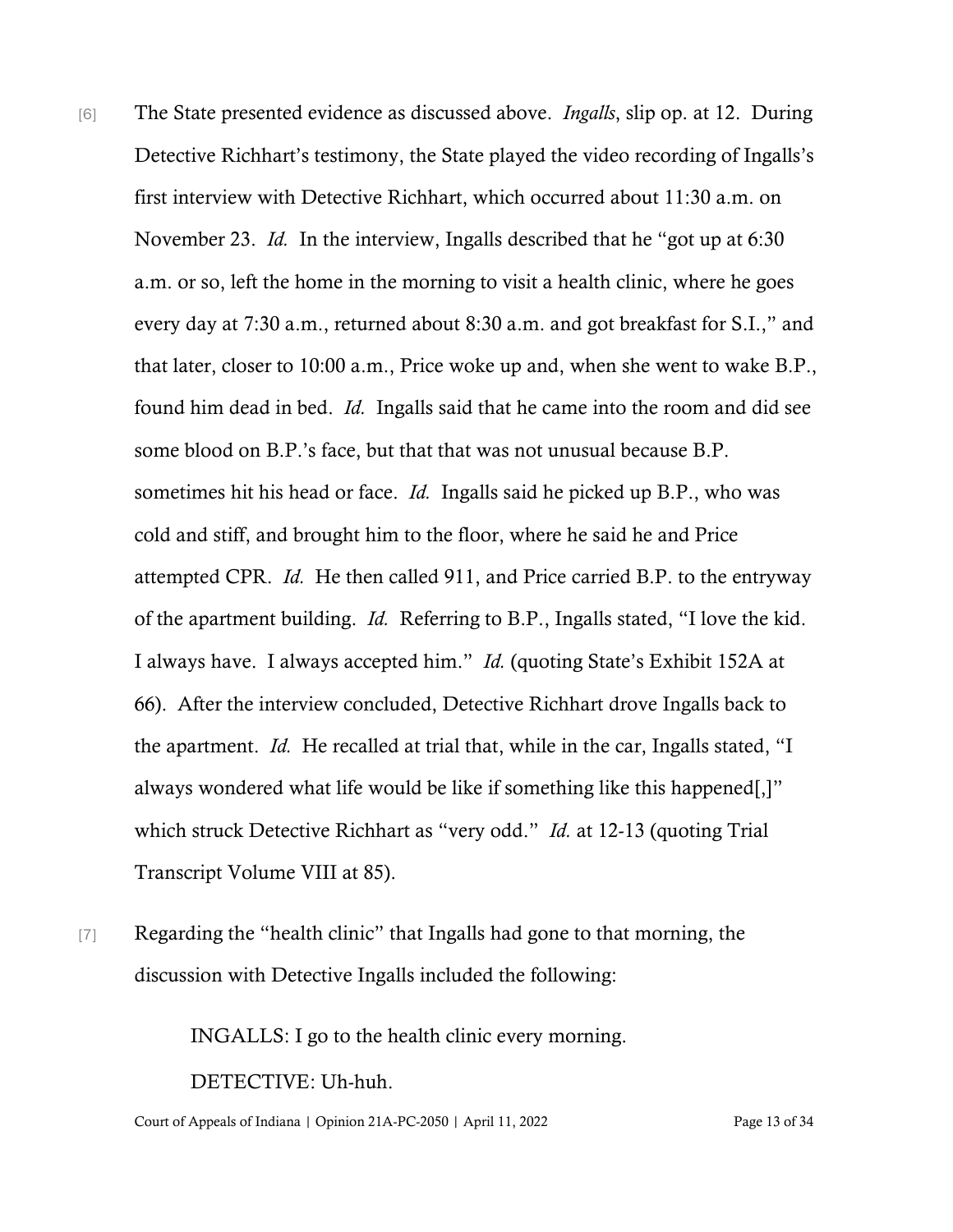INGALLS: Um, I got to be there at 7:30 to 8:15. So I went there and came back, um, I got there about 8:35. [REDACTED].

DETECTIVE: Gotcha. You get to go every day?

INGALLS: Yeah, pretty much every day, um, unless I don't want to that day, but usually I, that's where I get my medication.

DETECTIVE: Gotcha. Is it methadone?

INGALLS: Methadone, yeah. So I've been on that for about two years.

*Id.* at 13 (quoting State's Exhibit 152 at 00:27:13-00:27:39). Thereafter, out of the jury's presence, Ingalls moved for a mistrial because the references to "methadone" were admitted over the trial court's prior order in limine. *Id.* The court expressed its frustration with the State for its failure to follow the order, but after taking the matter under advisement, the court denied Ingalls's motion, stating:

I had to go back and do research, and obviously, my interns helped me out on this. And it's close. And it's something out there now that there . . the . . the State has thrown out there, which could easily be appealable. . . . It is pretty large. With that being said, there are remedies, over objection obviously. The mistrial (inaudible), the Court is going to deny that at this point in time. However, I want you to give [an] in limine instruction initially that basically reads, ladies and gentlemen, before our lunch break the word was discussed in the video [that] should not have been included. This Court has ordered a redact [sic] to that. Any discussion or use of the word methadone, the State negligently and irresponsibly failed to redact the video outside of this Court's order. This discussion of methadone is not admissible evidence. You will not make any reference to this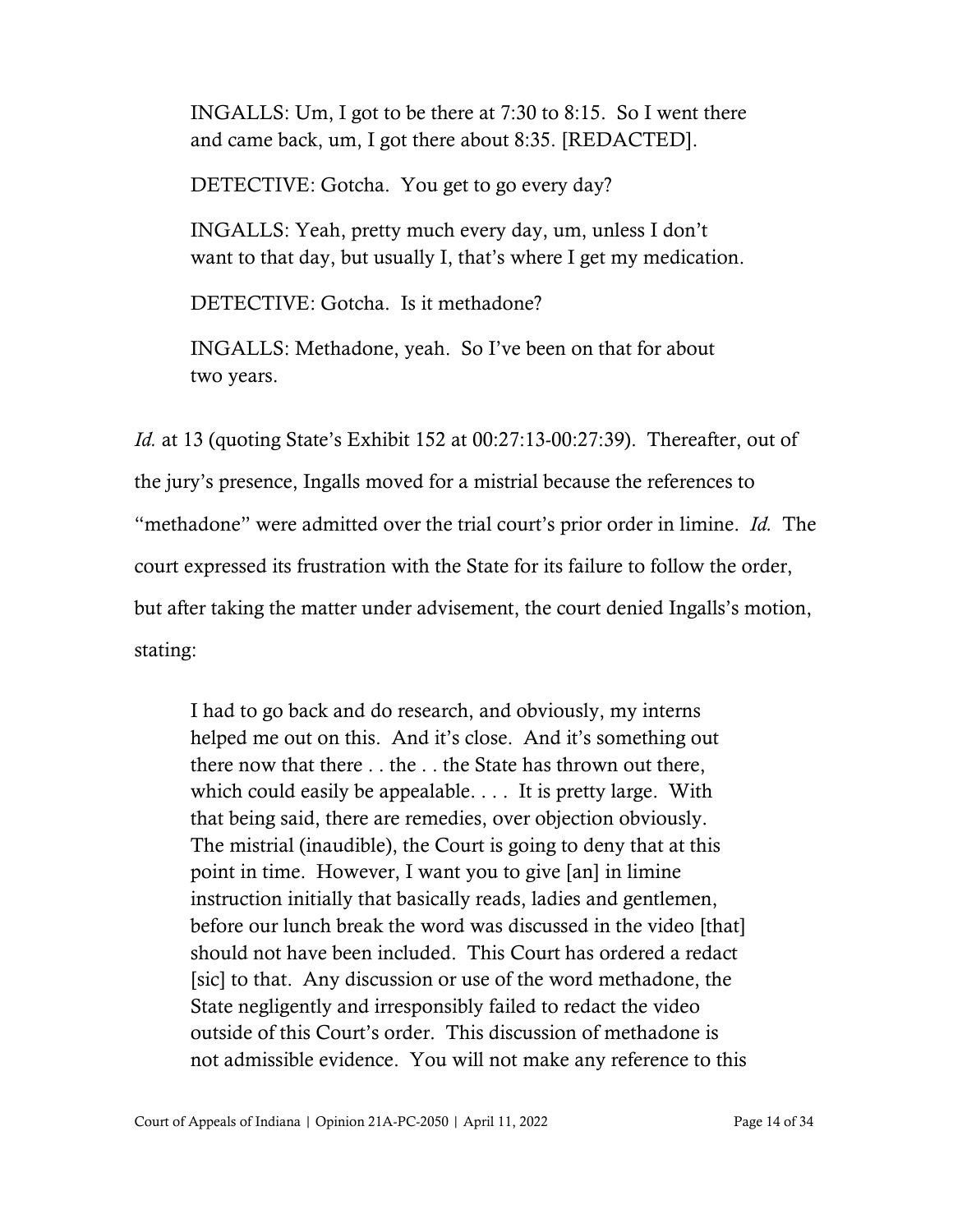word or have any discussion about this word from this point forward. [Defense counsel], I'm going to give you the absolute right to tell me you want more, you want less. I have to give [an] in limine instruction. That's the only possible way to "remedy" this the best I can at this point over your objection.

*Id.* at 13-14 (quoting Transcript Volume VII at 178-179). While Ingalls's counsel disagreed that an instruction could cure the problem, he declined the court's offer to provide any further limiting instructions. *Id.* at 14. The court confirmed, "so I'm going to read the instruction[,]" but again offered, "I know you don't agree with it, but it is what it is. And if you want me to say something different, you let me know." *Id.* (quoting Trial Transcript Volume VII at 182).

[8] The court then gave the following admonishment to the jury with regard to Exhibit 152:

> I need to read an instruction that has been put together by the Court. So please listen closely. Ladies and gentlemen, before our lunch break, a word was discussed in the video that should not have been included. This Court had ordered to redact any discussion or use of the word methadone. The State negligently and irresponsibly failed to redact the video to coincide with this Court's orders. This discussion of methadone is not admissible evidence. You will not make any reference to this word or have any discussion about this word from this point forward.

*Id.* at 14-15 (quoting Transcript Volume VII at 184-185).

Court of Appeals of Indiana | Opinion 21A-PC-2050 | April 11, 2022 Page 15 of 34 [9] During the cross-examination of Detective Richhart, Ingalls's counsel asked if the text messages were not one sided, and Detective Richhart answered in the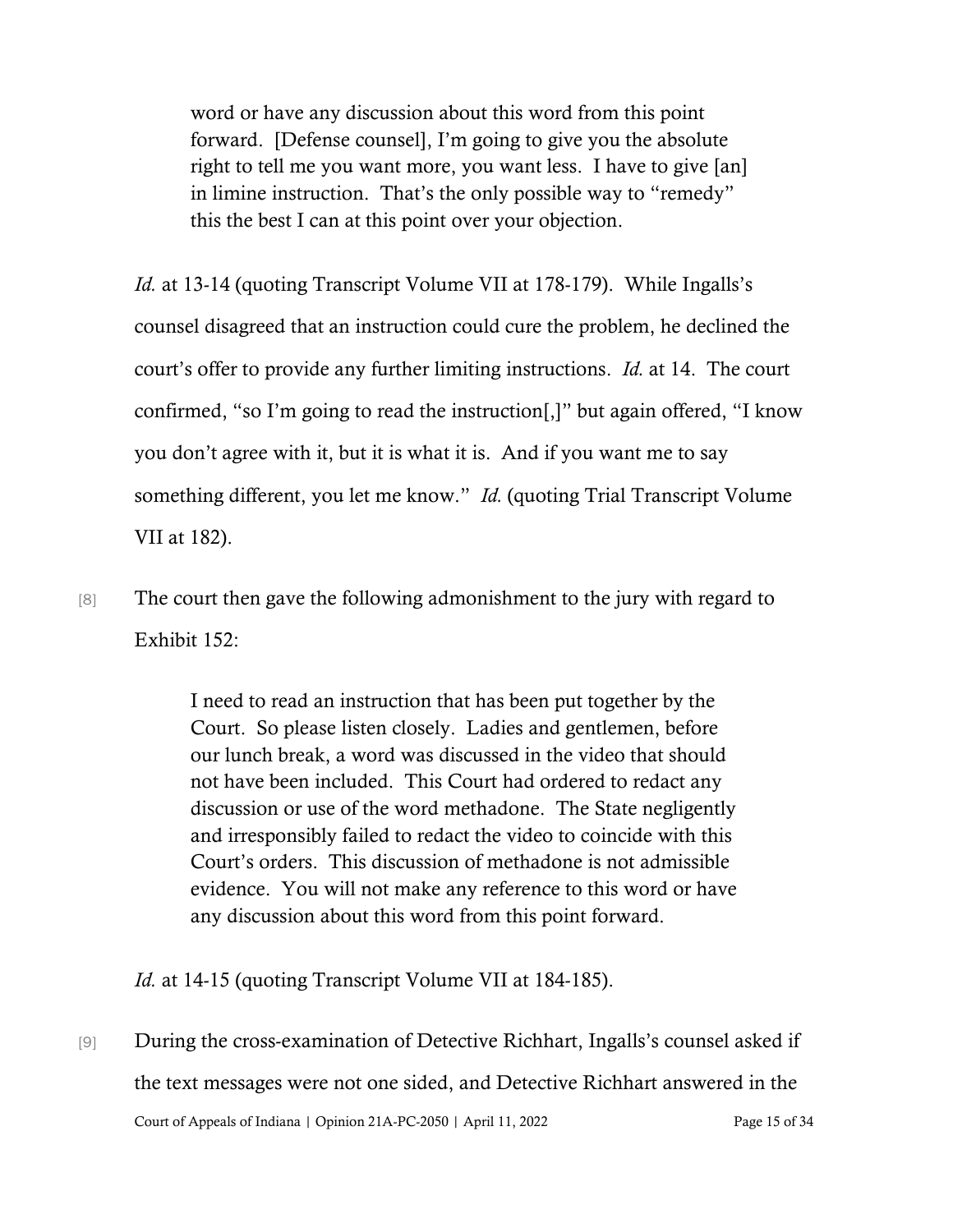negative. Outside the presence of the jury, the court stated to Ingalls's trial counsel: "You don't get to pick and choose them either. You either let them all in, or let them all out." Trial Transcript Volume VIII at 224.

- [10] Following the State's presentation of evidence, Ingalls moved for a directed verdict on all three counts, which the court denied. *Ingalls*, slip op. at 15. Ingalls then presented his witnesses and evidence. *Id.*
- [11] During the testimony of Ingalls's sister, Ingalls's counsel asked if she was aware Ingalls was in a relationship "with another . . . a woman," and she answered affirmatively. Trial Transcript Volume IX at 35. Trial counsel asked who that was, and Ingalls's sister answered: "With another woman, that was . . . her name is Jen." *Id.* Trial counsel stated: "No, I'm talking about . . . ." *Id.* Ingalls's sister said, "I'm sorry," and trial counsel said, "In 2016." *Id.* at 36. Trial counsel asked if Ingalls was in a relationship with another woman and if they had a child together, and she answered affirmatively and identified the woman as Meghan Price.
- [12] After the presentation of evidence, the court indicated that it was going to read certain instructions. The written version of Final Instruction No. 15 states:

A person engages in conduct "knowingly" if, when he engages in this conduct, he is aware of a high probability that he is doing so. If a person is charged with knowingly causing a result by his conduct, he must have been aware of a high probability that his conduct would cause the result.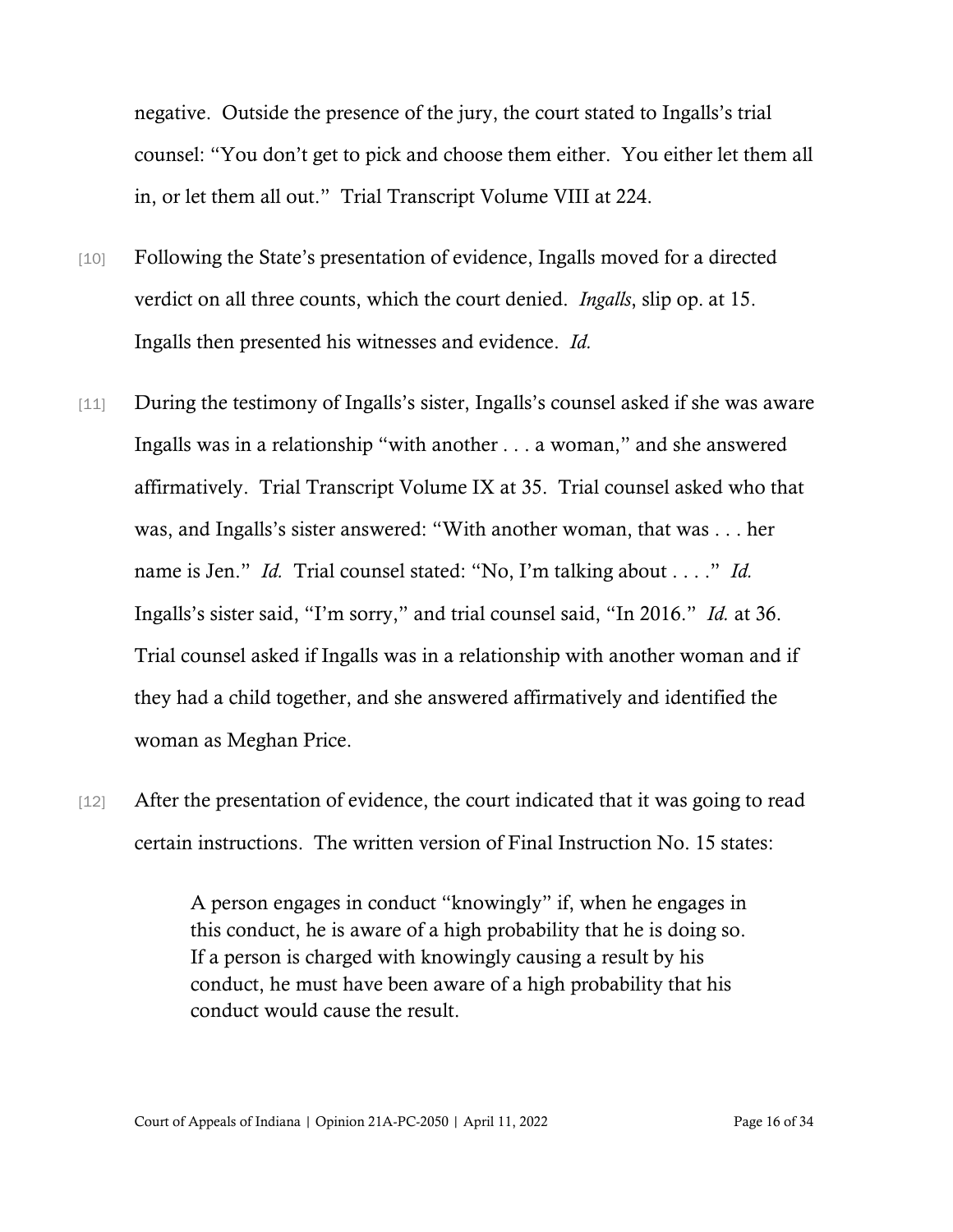Appellant's Direct Appeal Appendix Volume III at 42. With respect to Final Instruction No. 15, the transcript states:

Number fifteen, a person engages in conduct knowingly if when he engages in this conduct he's aware of a high probability that he is doing so. If a person is charged with felony causing a result by his conduct, he must have been aware of a high probability this conduct would cause such result.

Trial Transcript Volume IX at 236.

[13] Final Instruction No. 7 addressed the offense of neglect of a dependent. During deliberations, the jury asked: "Is the jury allowed to ask questions related to a deeper interpretation of the law, question mark. If yes, we would like to understand the definition of dependent, as it applies to a biological parent and live in boyfriend." *Id.* at 245. The court stated in part:

> [T]he only way we can answer a question is first if we all agree the question needs to be answered, and second, we all agree on the answer to be given. So, my understanding of this, I would say no, because the answer was essentially given to them in the definition of these things, and it's really up to them to decide. There is no definition for live in boyfriend as a dependent.

*Id.* After some discussion, Ingalls's counsel stated: "I don't think we can answer the question." *Id.* at 248. The court stated that it would inform the jury that the question cannot be answered.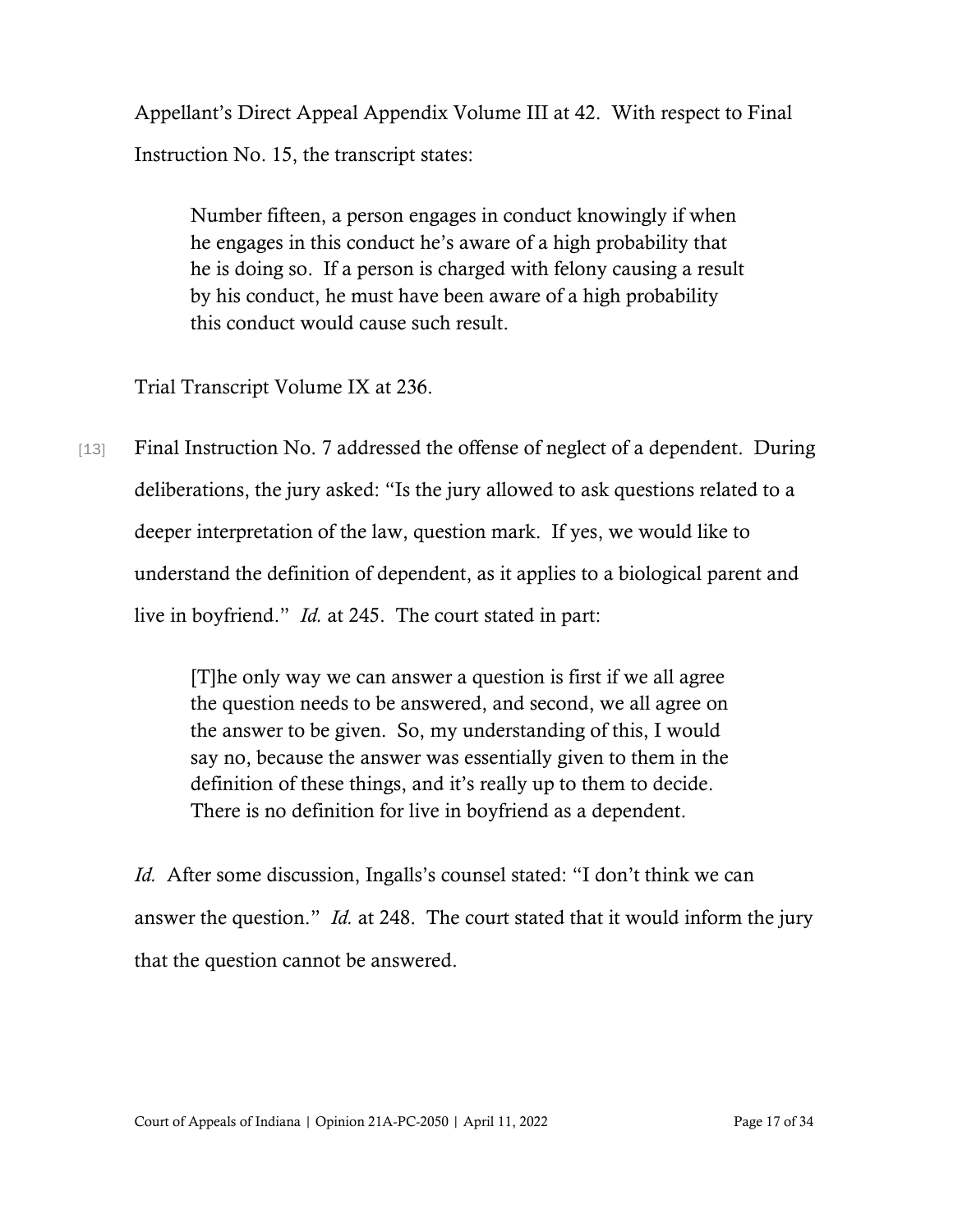- [14] The jury found Ingalls guilty as charged. *Ingalls*, slip op. at 15. The court sentenced Ingalls to thirty-nine years in the Department of Correction on Count I, conspiracy to commit murder. *Id.*
- [15] On direct appeal, Ingalls argued the evidence was insufficient and the trial court should have granted his request for a mistrial. *Id.* at 16-19. This Court affirmed and remanded to correct the abstract of judgment. [2](#page-17-0) *Id.* at 24.
- [16] On March 5, 2020, Ingalls filed a *pro se* petition for post-conviction relief. That same day, he also filed a *pro se* Motion for Change of Venue from Judge for "personal bias and prejudice." Appellant's Appendix Volume II at 54. The court denied Ingalls's motion that same day. On February 17, 2021, Ingalls filed an amended petition for post-conviction relief alleging in part that his trial counsel and appellate counsel were ineffective.
- [17] On May 26, 2021, the court held a hearing. Ingalls mentioned his request for change of judge, and the court stated in part: "I was attempting to defuse [the prosecutor] from what I considered his position to be irrational . . . ." Transcript Volume II at 4. Ingalls presented the testimony of his trial counsel

<span id="page-17-0"></span> $2$  This Court acknowledged "some discrepancy between the trial court's sentencing order and the abstract of judgment." *Ingalls*, slip op. at 15 n.2. The trial court's written sentencing order, as well as its oral statements at the sentencing hearing, reflected that the trial court intended to merge the two neglect convictions (Counts II and III) into the conspiracy conviction (Count I), and the court sentenced Ingalls to thirty-nine years on Count I. *Id.* The abstract of judgment, however, reflected convictions on Counts I, II, and III and concurrent sentences of thirty-nine years for each. *Id.* We remanded to the trial court with instructions to correct the abstract of judgment and vacate Counts II and III.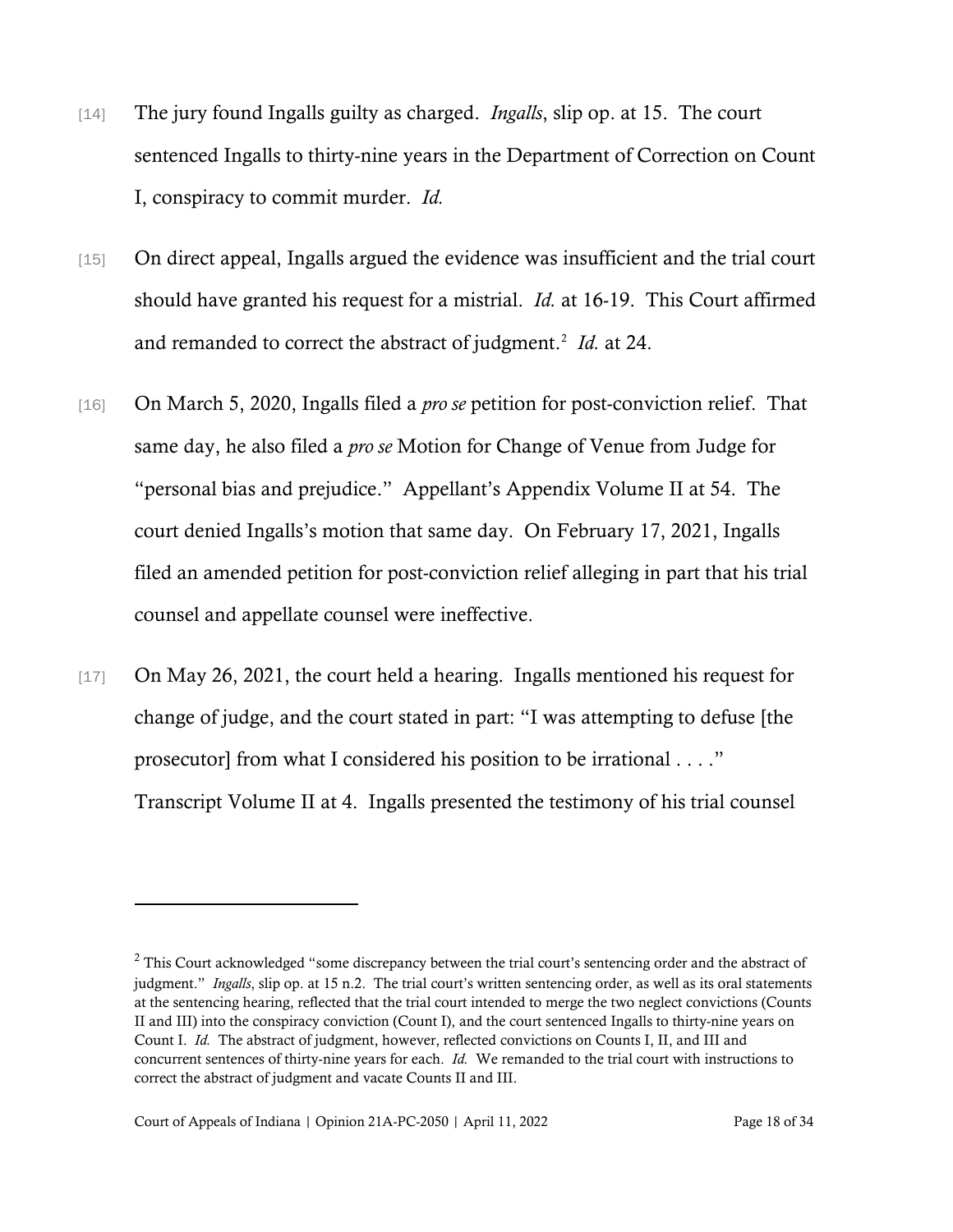and appellate counsel. On August 18, 2021, the court entered a thirty-one page order denying Ingalls's petition for post-conviction relief.

## *Discussion*

- [18] Before discussing Ingalls's allegations of error, we observe that he is proceeding *pro se*. Such litigants are held to the same standard as trained counsel. *Evans v. State*, 809 N.E.2d 338, 344 (Ind. Ct. App. 2004), *trans. denied*. To the extent Ingalls fails to cite to the record or develop a cogent argument, his claims are waived. *See Cooper v. State*, 854 N.E.2d 831, 834 n.1 (Ind. 2006) (holding that the defendant's contention was waived because it was "supported neither by cogent argument nor citation to authority").
- Court of Appeals of Indiana | Opinion 21A-PC-2050 | April 11, 2022 Page 19 of 34 [19] We also note the general standard under which we review a post-conviction court's denial of a petition for post-conviction relief. The petitioner in a postconviction proceeding bears the burden of establishing grounds for relief by a preponderance of the evidence. *Fisher v. State*, 810 N.E.2d 674, 679 (Ind. 2004); Ind. Post-Conviction Rule 1(5). When appealing from the denial of postconviction relief, the petitioner stands in the position of one appealing from a negative judgment. *Fisher*, 810 N.E.2d at 679. On review, we will not reverse the judgment unless the evidence as a whole unerringly and unmistakably leads to a conclusion opposite that reached by the post-conviction court. *Id.* "A postconviction court's findings and judgment will be reversed only upon a showing of clear error – that which leaves us with a definite and firm conviction that a mistake has been made." *Id.* In this review, we accept findings of fact unless clearly erroneous, but we accord no deference to conclusions of law. *Id.* The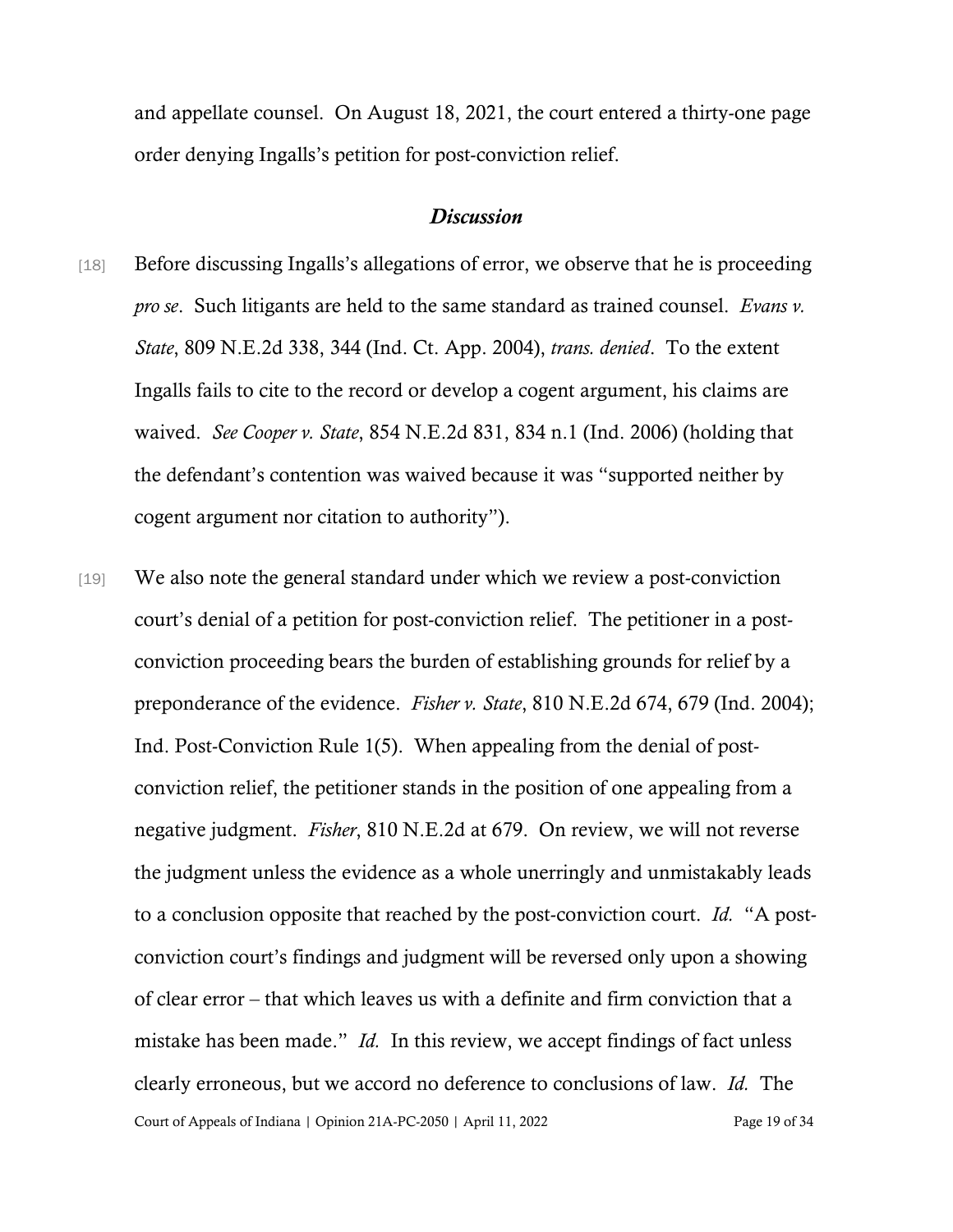post-conviction court is the sole judge of the weight of the evidence and the credibility of witnesses. *Id.*

I.

[20] The first issue is whether the post-conviction court erred in denying Ingalls's motion for change of judge. Ind. Post-Conviction Rule 1(4)(b) provides:

> Within ten [10] days of filing a petition for post-conviction relief under this rule, the petitioner may request a change of judge by filing an affidavit that the judge has a personal bias or prejudice against the petitioner. The petitioner's affidavit shall state the facts and the reasons for the belief that such bias or prejudice exists, and shall be accompanied by a certificate from the attorney of record that the attorney in good faith believes that the historical facts recited in the affidavit are true. A change of judge shall be granted if the historical facts recited in the affidavit support a rational inference of bias or prejudice. For good cause shown, the petitioner may be permitted to file the affidavit after the ten [10] day period. No change of venue from the county shall be granted. In the event a change of judge is granted under this section, the procedure set forth in Ind. Criminal Rule 13 shall govern the selection of a special judge.

# [21] The Indiana Supreme Court has held:

This rule requires the judge to examine the affidavit, treat the historical facts recited in the affidavit as true, and determine whether these facts support a rational inference of bias or prejudice. A change of judge is neither automatic nor discretionary, but calls for a legal determination by the trial court. It is presumed that the PC court is not biased against a party and disqualification is not required under the rule unless the judge holds a *personal* bias or prejudice. Typically, a bias is personal if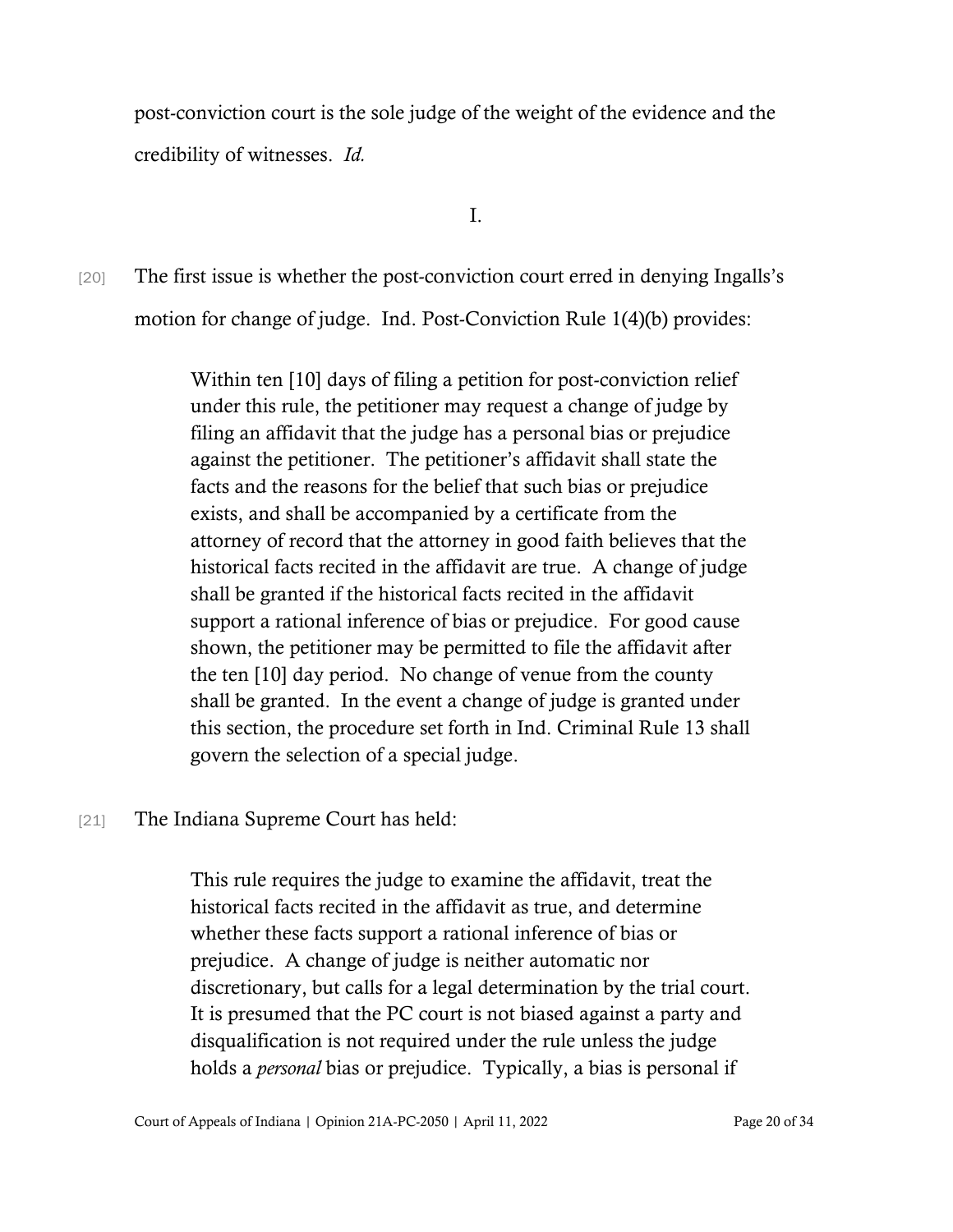it stems from an extrajudicial source—meaning a source separate from the evidence and argument presented at the proceedings.

*Pruitt v. State*, 903 N.E.2d 899, 939 (Ind. 2009) (internal quotation marks, brackets, and citations omitted), *reh'g denied*.

- [22] On March 5, 2020, Ingalls filed a *pro se* Motion for Change of Venue from Judge for "personal bias and prejudice." Appellant's Appendix Volume II at 54. He alleged the trial court stated in part to the prosecutor: "If you want to buy Colts[] tickets or something for me, you're more than welcome." Appellant's Appendix Volume II at 54. The court summarily denied Ingalls's motion that same day. In its August 18, 2021 order, the court stated in part that the statement regarding the Colts tickets was made in jest to try and diffuse the prosecutor's concern over the donuts and that the statement was clearly made in levity.
- [23] Based upon the record, we cannot say that the court erred in denying Ingalls's motion for change of judge. *See Pruitt*, 903 N.E.2d at 939 (noting, where Pruitt's post-conviction review judge was the same judge who presided over his trial, that "Pruitt's affidavit in support of his motion for change of judge shows no historical facts that demonstrate personal bias or prejudice on the part of [the trial judge]" and that he "merely cites [the judge's] trial rulings against him, which are not indicia of personal bias" and concluding "that Pruitt was provided with a full and fair PCR hearing before an impartial judge").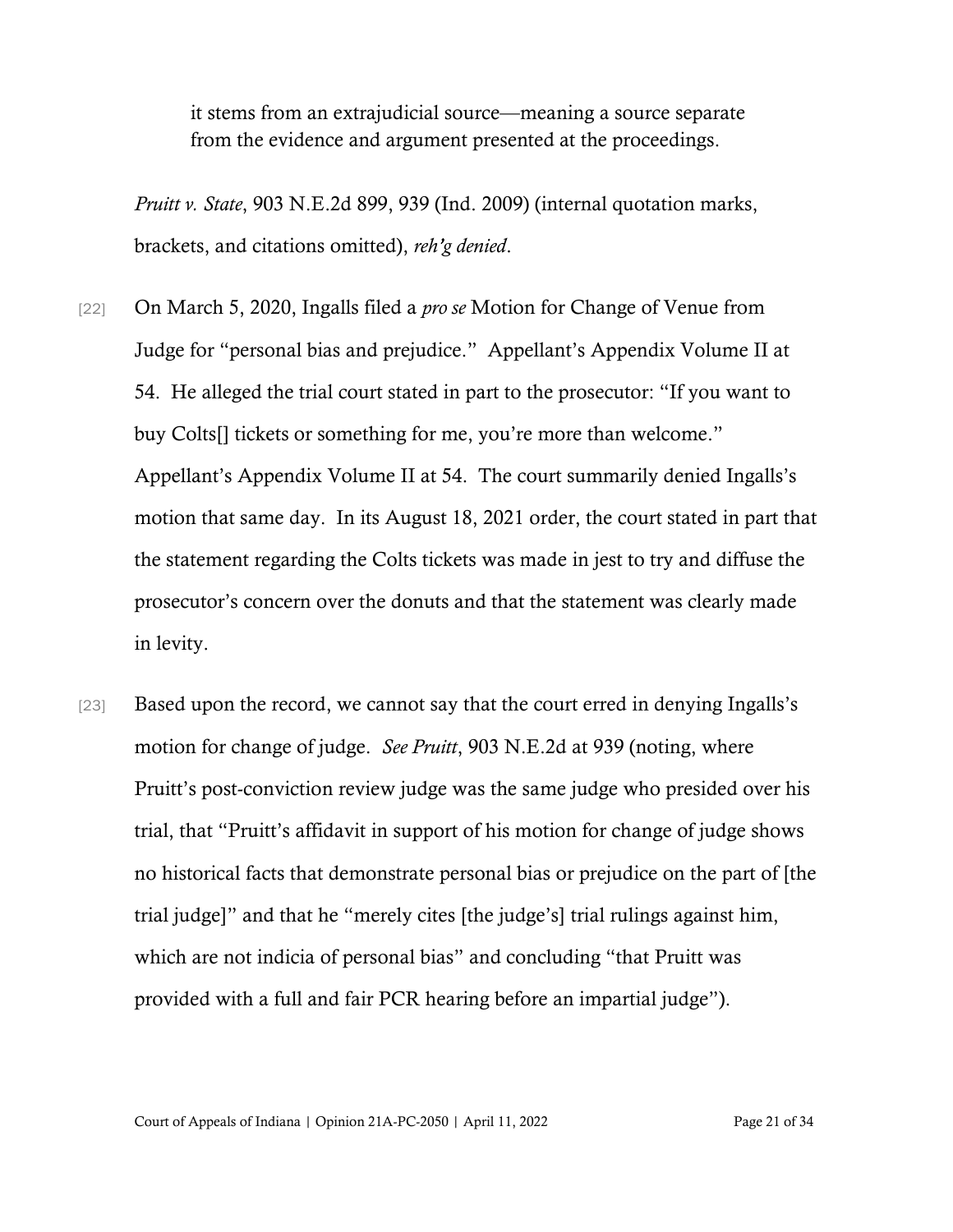[24] The next issue is whether Ingalls was denied the effective assistance of trial counsel and appellate counsel. To prevail on a claim of ineffective assistance of counsel a petitioner must demonstrate both that his counsel's performance was deficient and that the petitioner was prejudiced by the deficient performance. *French v. State*, 778 N.E.2d 816, 824 (Ind. 2002) (citing *Strickland v. Washington*, 466 U.S. 668, 104 S. Ct. 2052 (1984), *reh'g denied*). A counsel's performance is deficient if it falls below an objective standard of reasonableness based on prevailing professional norms. *Id.* To meet the appropriate test for prejudice, the petitioner must show that there is a reasonable probability that, but for counsel's unprofessional errors, the result of the proceeding would have been different. *Id.* A reasonable probability is a probability sufficient to undermine confidence in the outcome.[3](#page-21-0) *Perez v. State*, 748 N.E.2d 853, 854 (Ind. 2001). Failure to satisfy either prong will cause the claim to fail. *French*, 778 N.E.2d at

<span id="page-21-0"></span><sup>3</sup> Ingalls argues that the post-conviction court applied an incorrect legal standard to its conclusions regarding his claims of ineffective assistance of counsel by finding that he failed to prove "that a different outcome would have been had in this case" instead of concluding that there was not a reasonable probability sufficient to undermine confidence in the outcome. Appellant's Brief at 57. The post-conviction court's order states that, in order to succeed on a claim of ineffective assistance of trial counsel, Ingalls must prove by a preponderance of the evidence not only that his trial counsel's representation fell below an objective standard of reasonableness, but also that his counsel's errors were so serious as to deprive him of a fair trial because of a "reasonable probability that, but for counsel's unprofessional errors, the result would have been different." Appellant's Appendix Volume II at 30. The court also observed that "[t]he same standard of review applied to claims of ineffective assistance of trial counsel applies to appellate counsel as well." *Id.* at 37. We cannot say that the post-conviction court applied an incorrect standard.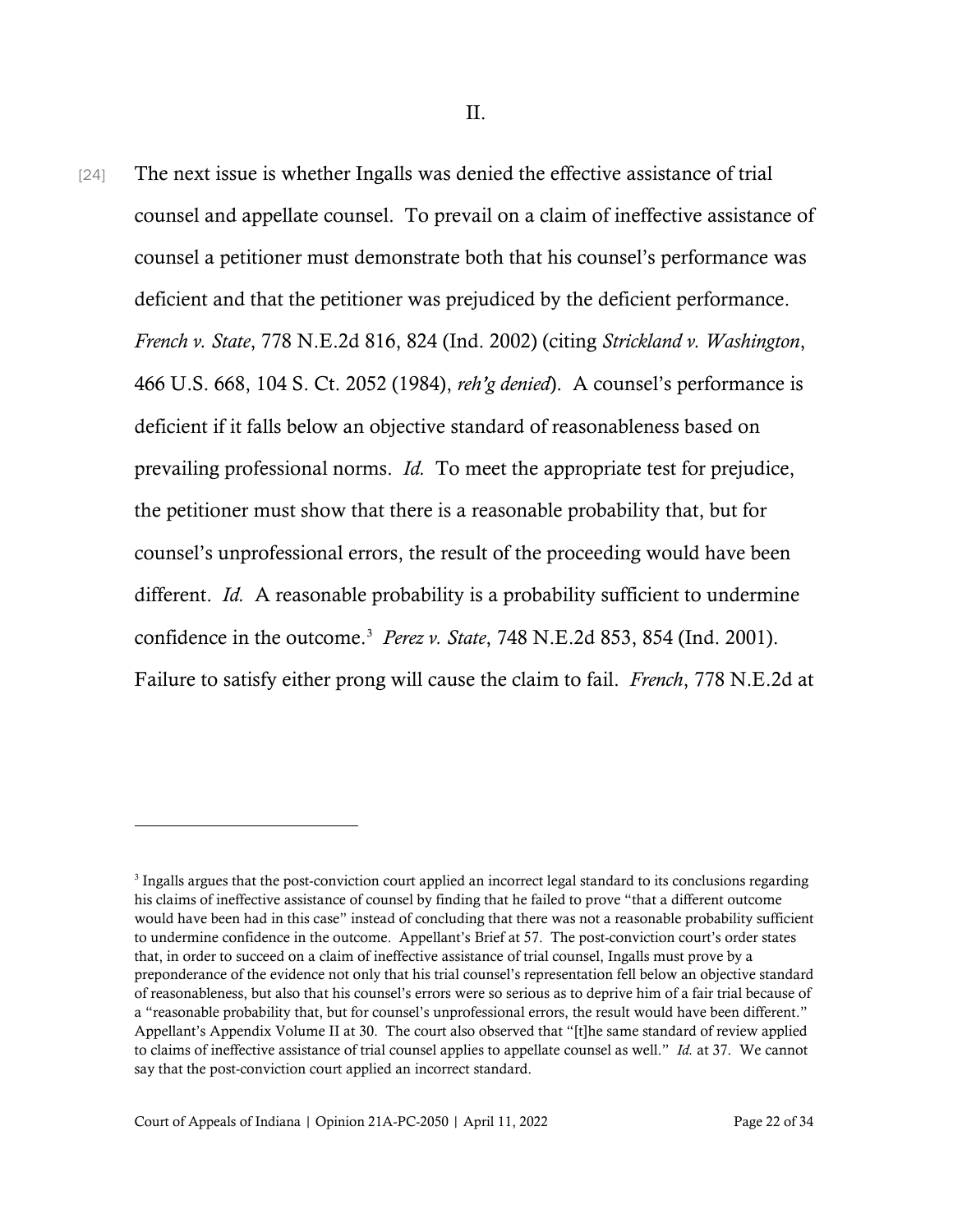824. Most ineffective assistance of counsel claims can be resolved by a prejudice inquiry alone. *Id.*

[25] When considering a claim of ineffective assistance of counsel, a "strong presumption arises that counsel rendered adequate assistance and made all significant decisions in the exercise of reasonable professional judgment." *Morgan v. State*, 755 N.E.2d 1070, 1072 (Ind. 2001). "[C]ounsel's performance is presumed effective, and a defendant must offer strong and convincing evidence to overcome this presumption." *Williams v. State*, 771 N.E.2d 70, 73 (Ind. 2002). Evidence of isolated poor strategy, inexperience, or bad tactics will not support a claim of ineffective assistance of counsel. *Clark v. State*, 668 N.E.2d 1206, 1211 (Ind. 1996), *reh'g denied*, *cert. denied*, 520 U.S. 1171, 117 S. Ct. 1438 (1997). "Reasonable strategy is not subject to judicial second guesses." *Burr v. State*, 492 N.E.2d 306, 309 (Ind. 1986). We "will not lightly speculate as to what may or may not have been an advantageous trial strategy as counsel should be given deference in choosing a trial strategy which, at the time and under the circumstances, seems best." *Whitener v. State*, 696 N.E.2d 40, 42 (Ind. 1998). In order to prevail on a claim of ineffective assistance due to the failure to object, the defendant must show a reasonable probability that the objection would have been sustained if made. *Passwater v. State*, 989 N.E.2d 766, 772 (Ind. 2013).

## A. *Trial Counsel*

# 1. *Final Instruction No. 15*

Court of Appeals of Indiana | Opinion 21A-PC-2050 | April 11, 2022 Page 23 of 34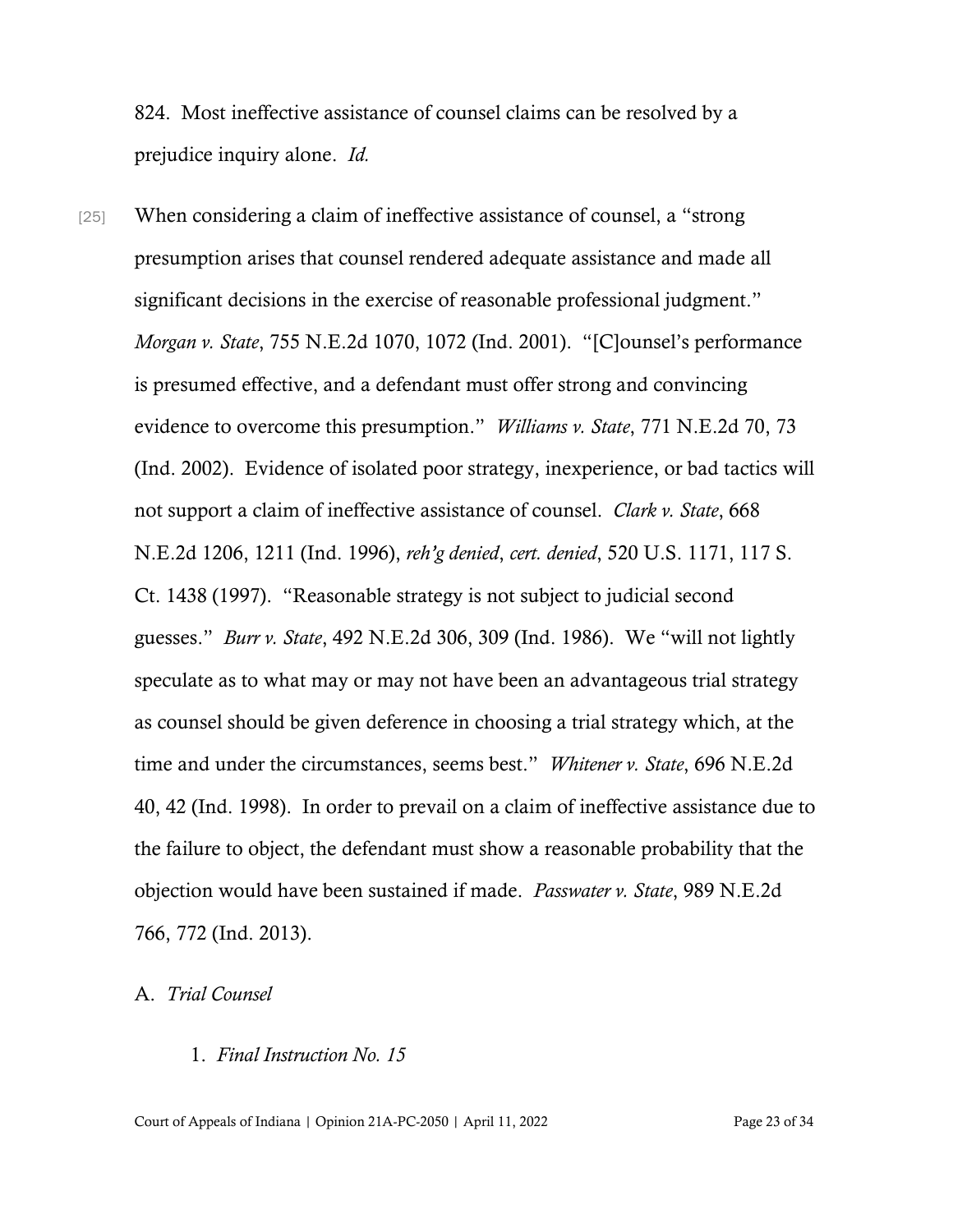- [26] Ingalls argues that his trial counsel was ineffective for failing to object to Final Instruction No. 15. He contends that the second sentence of Instruction No. 15 "was primarily suffered by the altered words 'felony' from what should have been 'knowingly' and 'this' from what should have been 'his,' . . . ." Appellant's Brief at 15. He also argues that the instruction removed the State's burden.
- [27] The transcript of the trial indicates that the court stated the following:

Number fifteen, a person engages in conduct knowingly if when he engages in this conduct he's aware of a high probability that he is doing so. If a person is charged with felony causing a result by his conduct, he must have been aware of a high probability this conduct would cause such result.

Trial Transcript Volume IX at 236. The written version of Final Instruction No. 15 states:

A person engages in conduct "knowingly" if, when he engages in this conduct, he is aware of a high probability that he is doing so. If a person is charged with knowingly causing a result by his conduct, he must have been aware of a high probability that his conduct would cause the result.

Appellant's Direct Appeal Appendix Volume III at 42.

[28] The post-conviction court found that the use of the word "felony" instead of "knowingly" and the use of the word "this" instead of "his" in the transcript constituted typographical errors. The written instruction did not contain the typographical errors. With respect to the State's burden, Final Instruction No.

Court of Appeals of Indiana | Opinion 21A-PC-2050 | April 11, 2022 Page 24 of 34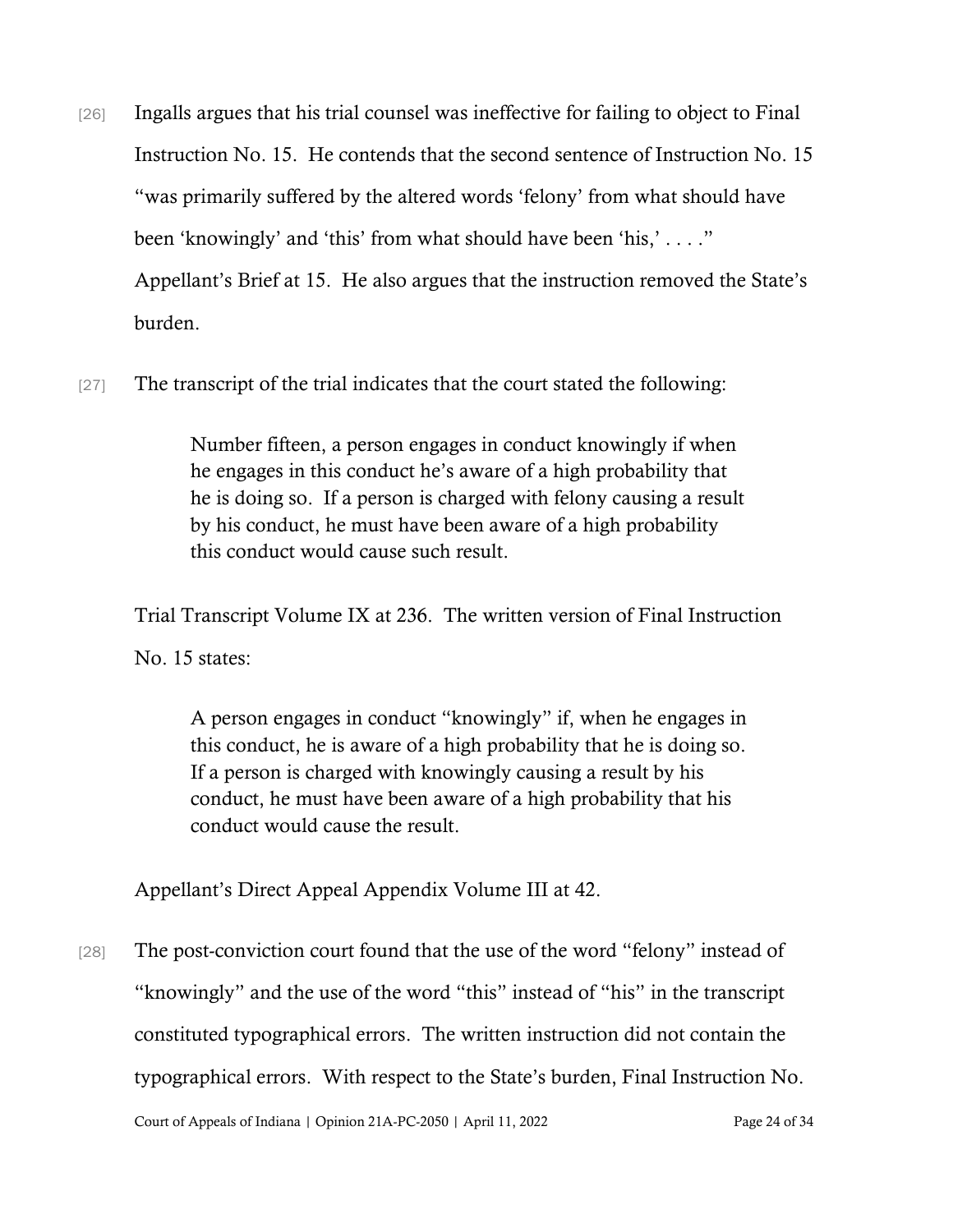2 instructed the jury "to consider all of the instructions [both preliminary and final] together" and "not single out any certain sentence or any individual point or instruction and ignore the others."[4](#page-24-0) Appellant's Direct Appeal Appendix Volume III at 28. Final Instruction No. 21 informed the jury that "a person charged with a crime is presumed to be innocent," "you should fit the evidence presented to the presumption that the Defendant is innocent, if you can reasonably do so," "[i]f the evidence lends itself to two reasonable interpretations, you must choose the interpretation consistent with the defendant's innocence," and "[t]o overcome the presumption of innocence, the State must prove the Defendant guilty of each element of the crime charged, beyond a reasonable doubt." *Id.* at 48. Final Instruction No. 23 stated that the "burden is upon the State to prove beyond a reasonable doubt that the Defendant is guilty of the crime(s) charged," "[i]t is a strict and heavy burden," and "[t]he State must prove each element of the crime(s) by evidence that firmly convinces each of you and leaves no reasonable doubt." *Id.* at 50. We cannot say Ingalls has demonstrated that reversal is required on this basis.

# 2. *Neglect Instruction*

[29] Ingalls argues that none of the jury instructions "described to any degree *what*  requisite evidentiary factors/circumstances legally constituted/substantiated

<span id="page-24-0"></span><sup>4</sup> Bracketed text appears in original.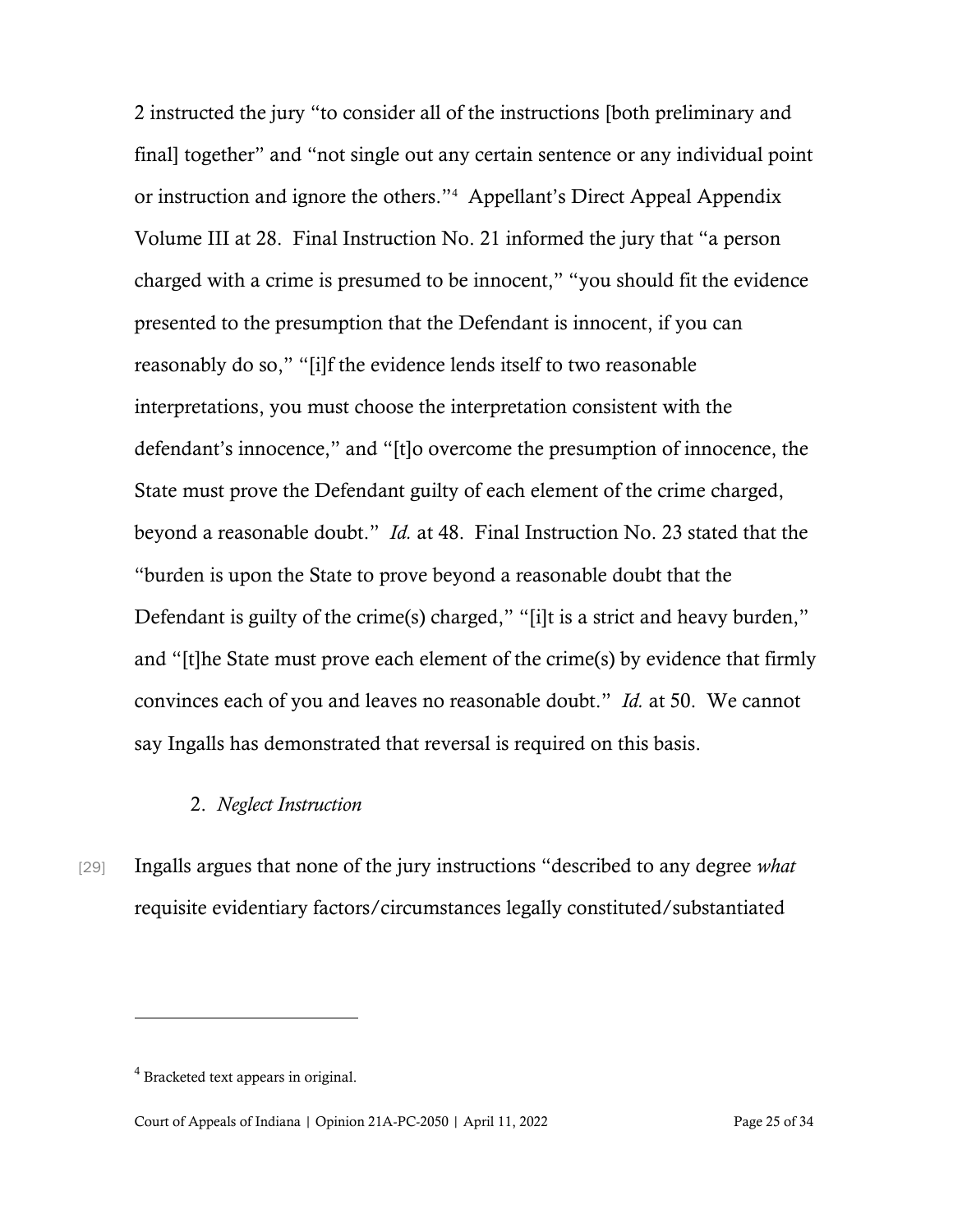neglect 'care' criminal culpability" and the instructions failed to include a definition of a dependent. Appellant's Brief at 30.

[30] Final Instruction No. 7 discussed the offense of neglect of a dependent as follows:

> A person at least eighteen (18) years of age having the care of a dependent, who knowingly places said dependent in a situation that endangers the dependent's life or health and results in the death of a dependent, who is less than fourteen (14) years of age.

Before you may convict the defendant, the State must have proved each of the following, beyond a reasonable doubt:

1. The defendant being at least eighteen (18) years of age and having the care of a dependent.

2. In Morgan County, Indiana

3. Knowingly

4. Placed a dependent in a situation that endangered the dependent's life or health

5. And the offense resulted in the death of a dependent, who was less than fourteen (14) years of age.

If the State failed to prove each of these elements beyond a reasonable doubt, you must find the Defendant not guilty of neglect of a dependent resulting in death, a Level 1 Felony, as charged in Count 2.

Appellant's Direct Appeal Appendix Volume III at 34.

[31] At the time of the offense, Ind. Code § 35-46-1-4, which governs the offense of neglect of a dependent, provided in part that "[a] person having the care of a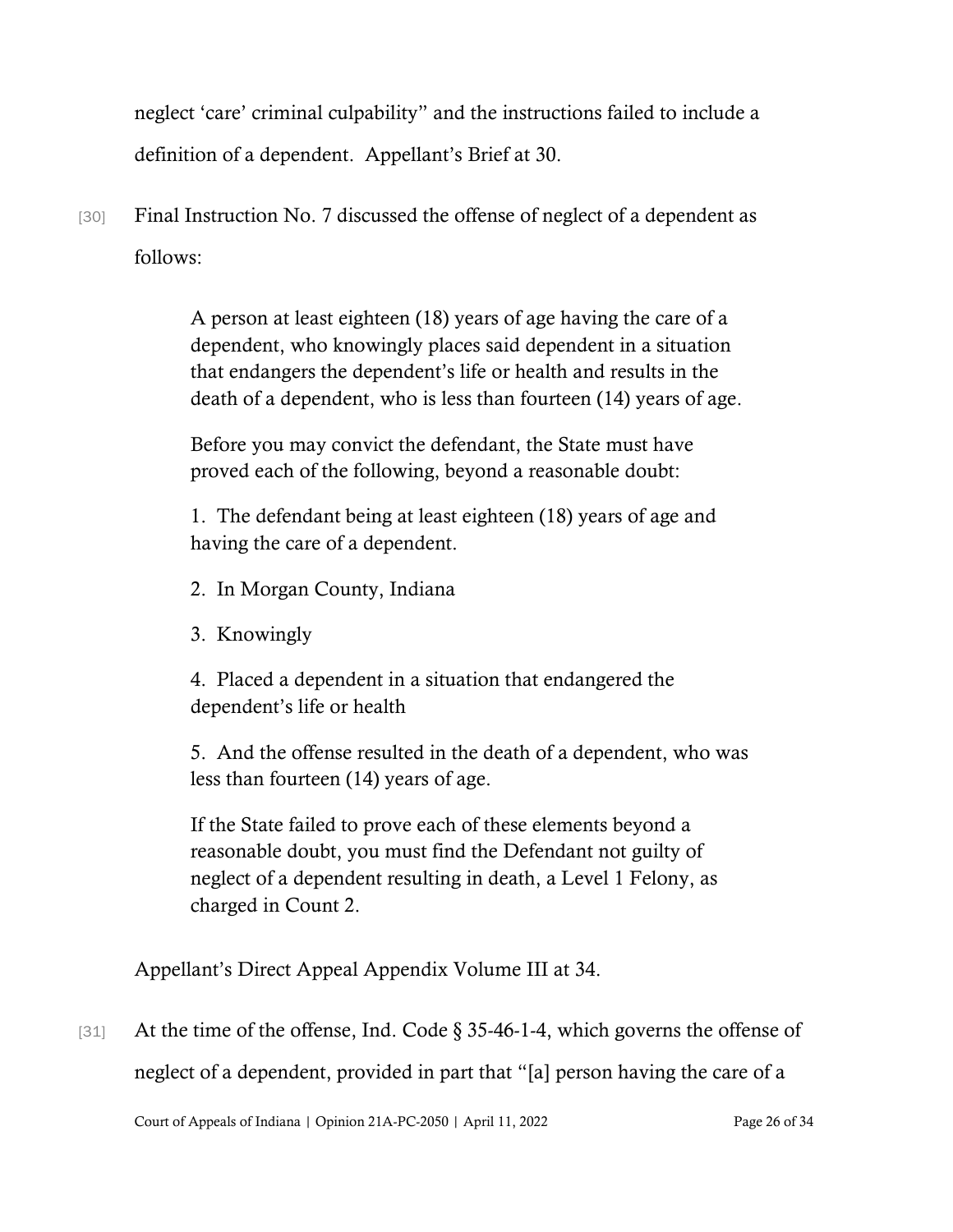dependent, whether assumed voluntarily or because of a legal obligation . . . ." At the post-conviction hearing, Ingalls referenced the jury instructions regarding neglect and stated that "the language quote whether assumed voluntarily or because of a legal obligation unquote had been redacted from the neglect jury instructions." Transcript Volume II at 67. Ingalls's trial counsel indicated that the lack of that instruction helps and "creates confusion in a jury and if they can't come to a firm conclusion on it, they've got to acquit you." *Id.* at 68. He also stated that Ingalls had given statements to police that he was the child's caregiver and "like a father to the child" and "[i]f those got admitted the last thing I want the jury to be instructed on is . . . they can find that if you voluntarily assume a responsibility for a child then you are in position to commit the crime of neglect." *Id.* Moreover, we note that the trial court's written sentencing order, as well as its oral statements at the sentencing hearing, reflected that the trial court intended to merge the two neglect convictions under Counts II and III into the conspiracy conviction under Count I. While the abstract of judgment reflected convictions on Counts I, II, and III, this Court remanded to the trial court with instructions to correct the abstract of judgment and vacate Counts II and III. *Ingalls*, slip op. at 15 n.2.

### 3. *Text Messages*

Court of Appeals of Indiana | Opinion 21A-PC-2050 | April 11, 2022 Page 27 of 34 [32] Ingalls argues his trial counsel failed to present exculpatory cell phone text messages. He asserts Price's text messages in response to his own were "positively exculpatory because they unequivocally would have added pertinent context and demonstrated for fairness against conspiracy . . . ." Appellant's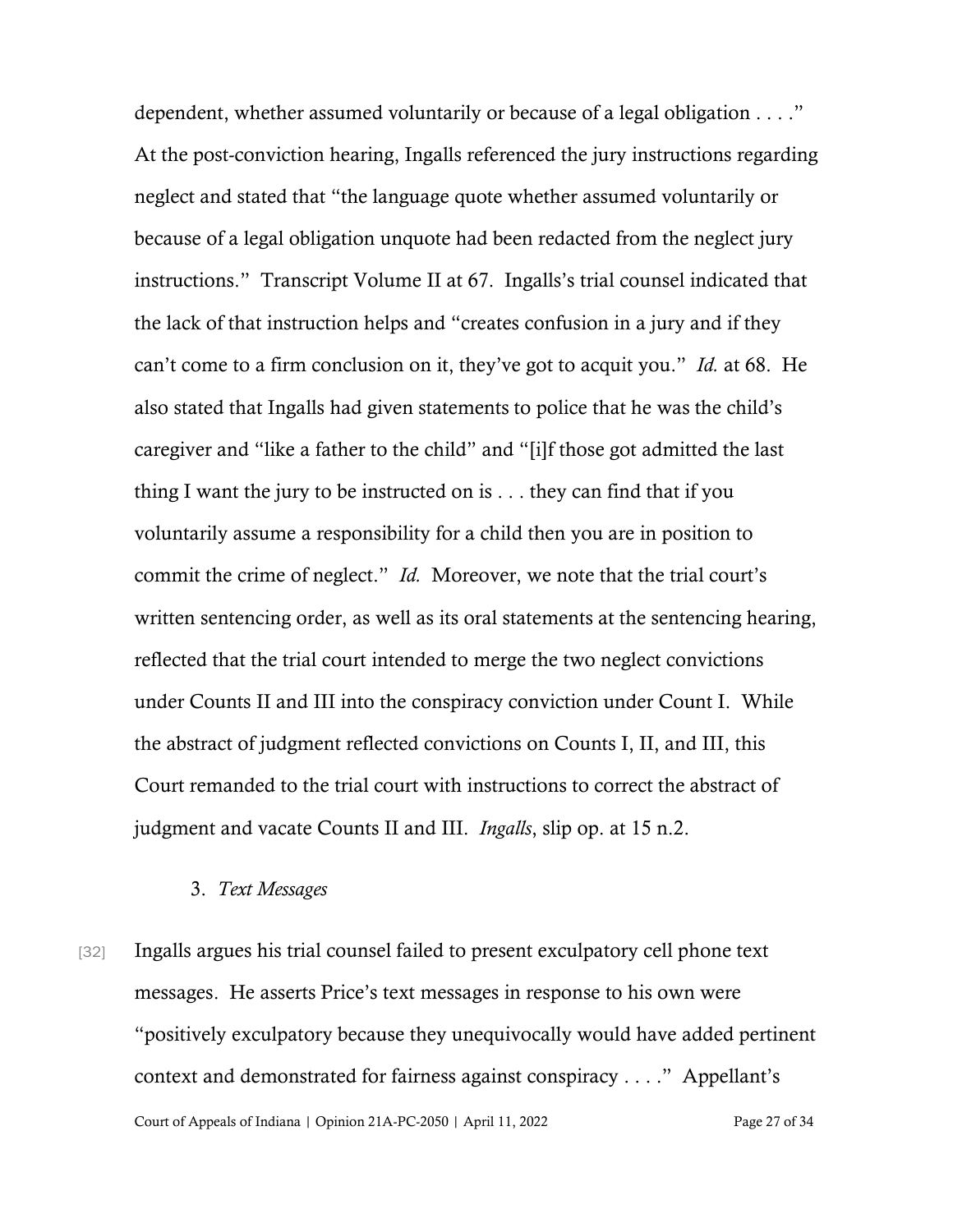Brief at 36. He argues that Price's disagreements would have helped his case by disproving any conspiratorial agreement to murder.

 $[33]$  "[T]he decision whether to utilize exculpatory evidence . . . is a matter of trial strategy." *Fisher v. State*, 878 N.E.2d 457, 464 (Ind. Ct. App. 2007) (quoting *Reynolds v. State,* 536 N.E.2d 541, 545 (Ind. Ct. App. 1989), *trans. denied*), *trans. denied.* At the post-conviction hearing, Ingalls referenced text messages from Price in response to his messages and stated:

> [S]ome of the State's strongest evidence included text messages that I sent to Price on the date of 11/12 of 2016 . . . where I unfortunately sent her a message that said, I hate your son . . . among other things, kill him while he's young . . . before he robs you of any chance of having a life. Things like that the State presented against me, I believe those were the messages you were . . . arguing to the jury were the State's right hand and left hook. Now, in direct response to those messages. I believe these were the messages you were referring to as exculpatory. . . . I'm just going to read some of them off and ask you . . . if you recall any of these. [W]ithin the following minutes and in between some of my filing messages which were also involved where Ms. Price responded um . . . hey keep sending me more malevolent, vindictive, evil text messages it's only going to help my case in court when I file for child support. Please keep it coming please. Um, we are over and done leave me alone. Uh, who do you think you are. Uh, why the heck are you sending text messages like this? Get help. Um, I'm going to call the police was one of her responses. Uh we are done for good Steven. Live your life for yourself we are done. Done. Um, I am not happy, you make me miserable. I am done. I'm sorry for the previous text messages it is unsafe for you to be in this house. We are done Steven move on. I am not finding anyone new. I am focusing on my kids. You had your chance you blew it. I'm done. End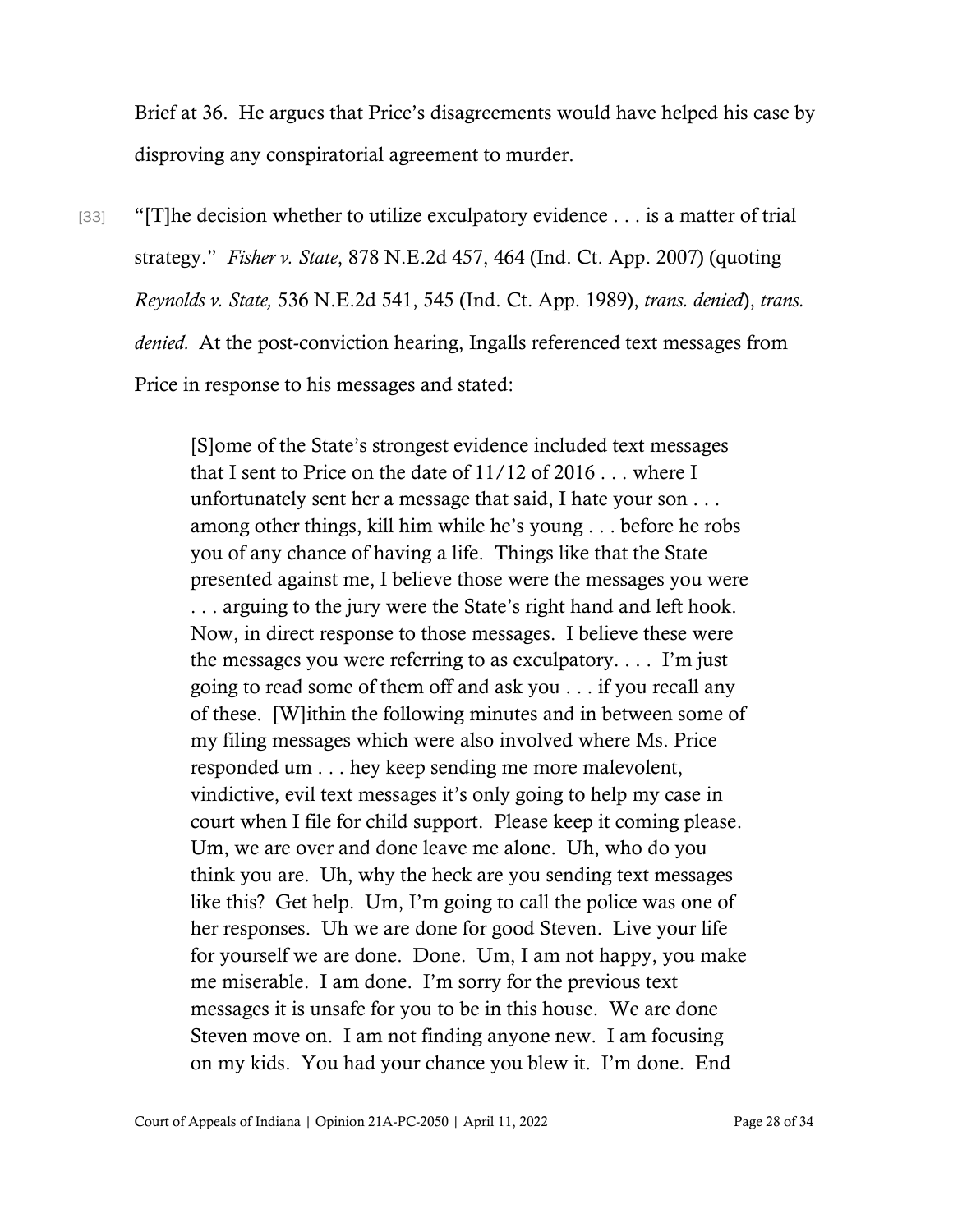of conversation. Now these are all responses um oh here's another one. You say God awful things about my son, you want to kill him, no not okay. I done final straw I can't do this anymore. So, these are obviously, we have 15 20 texts here where she's consistently disagreeing with me. Would those have been the messages that you have referred to as exculpatory?

Transcript Volume II at 50-51.

[34] Ingalls's trial counsel answered in part that he thought the messages were not exculpatory because Ingalls did not leave the house and stayed that night. He stated that he did not know that Price's statements that Ingalls was unsafe to be around and that she was going to focus on her children would have helped Ingalls at all. He indicated that "that was a strategic decision to not put them all in." *Id.* at 53. During cross-examination, trial counsel testified that he did not think that the text messages were "going to present in a favorable fashion" and would not "do anything to ultimately" change the theory of the case that "the State doesn't have enough" and "Price is responsible for this." *Id.* at 87. He further testified that he also "thought there would be more potentially harmful information than . . . gainful than positive information I guess." *Id.* at 88. The post-conviction court found that trial counsel gave a "cogent and wellargued reason for keeping out all of the text messages in the belief that the totality of the messages did not fit the defense narrative." Appellant's Appendix Volume II at 28. We cannot say reversal is warranted on this basis.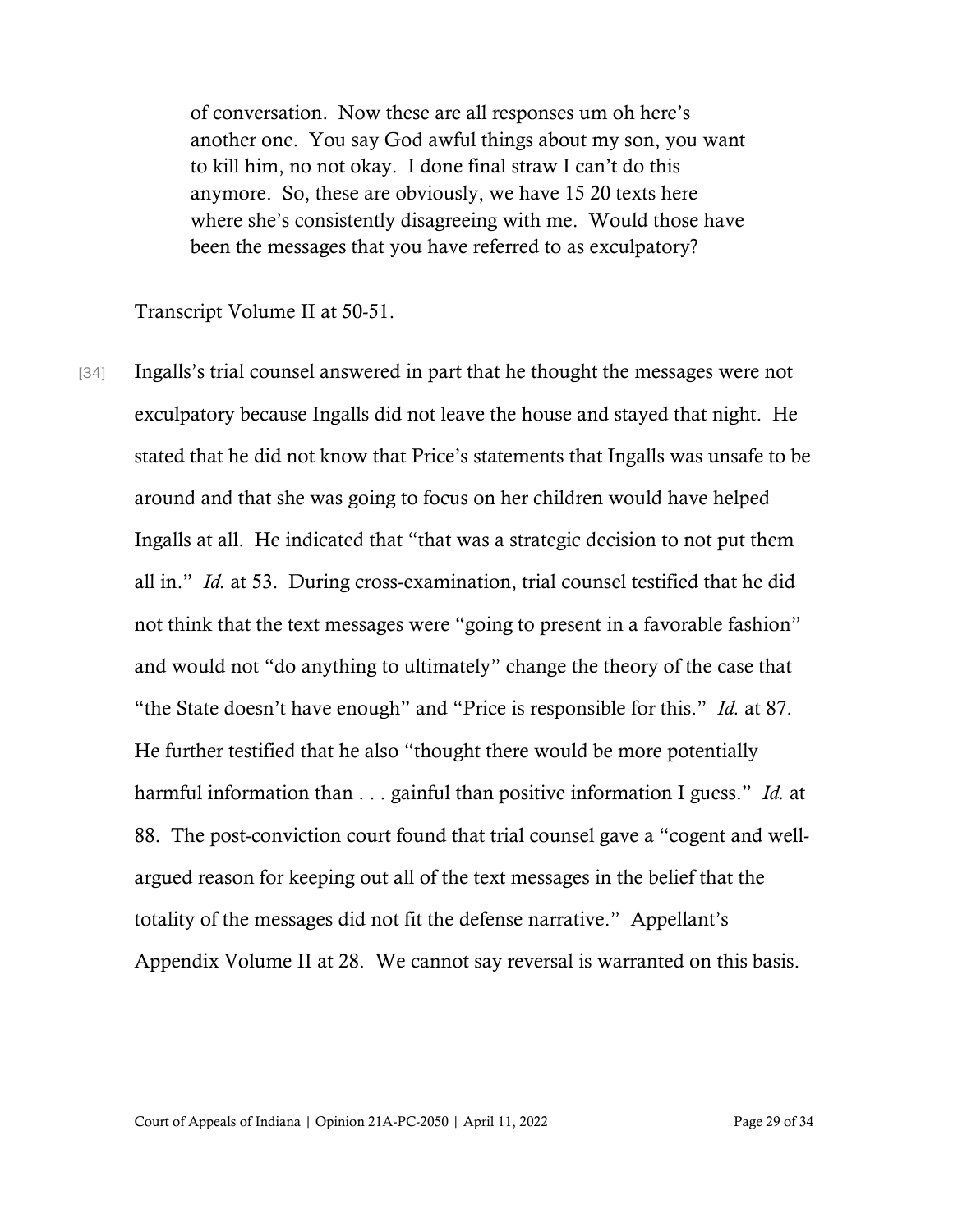#### 4. *Lack of Preparation*

[35] Ingalls argues his trial counsel did not prepare for trial. When asked if pre-trial investigation included witness depositions, Ingalls's trial counsel answered: "Yes many." Transcript Volume II at 38. He also indicated that he reviewed the forensic phone downloads. On cross-examination, Ingalls's trial counsel stated that he felt "very confident" that he reviewed the volumes of discovery that were present. *Id.* at 80. He indicated that he filed seven separate motions in limine, a motion to stay execution of a DNA warrant, a "couple of 404b motions," and a motion to dismiss with an accompanying legal memorandum. *Id.* at 82. He also stated that he performed a search for independent experts. The post-conviction court found that it was "clear that [trial counsel] spent countless hours preparing for the case and defending Ingalls." Appellant's Appendix Volume II at 36. We cannot say that the evidence as a whole unerringly and unmistakably leads to a conclusion opposite that reached by the post-conviction court.

#### 5. *Mention of Methadone*

[36] Ingalls argues that his trial counsel neglected to review State's Exhibit 152 prior to trial and allowed the State to violate Ind. Evidence Rule 404(b) and harpoon him "by playing on a big screen television the forbidden inadmissible character and credibility-damaging police-interrogation video-evidence that at the timeframe and date of the alleged offenses, Ingalls was a long-term patient at a methadone drug addiction clinic . . . ." Appellant's Brief at 53.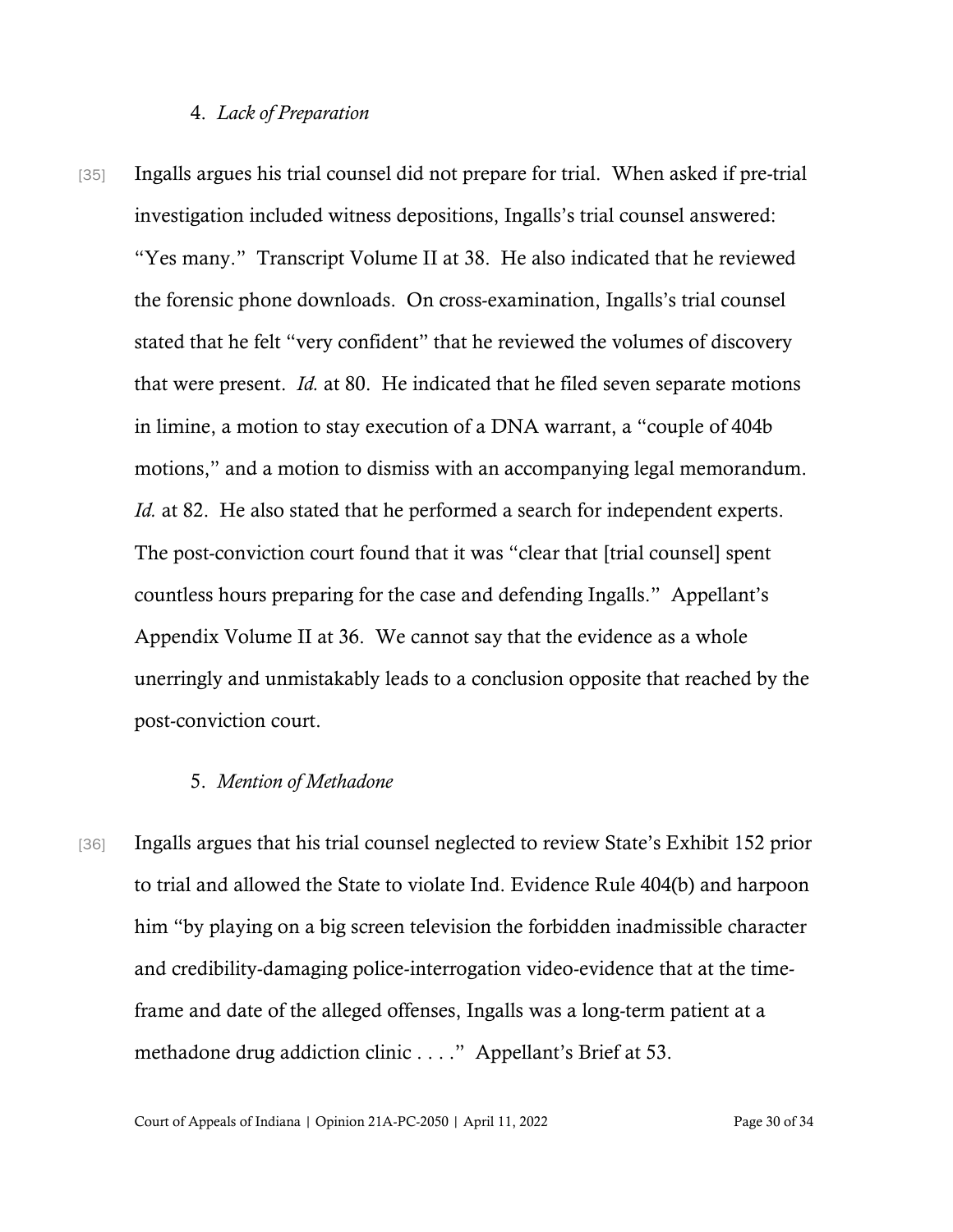[37] Ingalls's trial counsel stated at the post-conviction hearing that he litigated the issue regarding the reference to methadone "for a year and . . . made it very clear that we didn't want any mention of your methadone use in the trial transcript . . . ." Transcript Volume II at 31. When asked if it was his job to check the evidence prior to trial, Ingalls's trial counsel answered: "I guess and . . . I think if I remember just remembering correctly I think the CD was produced maybe the day of trial if I remember the redacted because we were dealing with redactions in the interviews for weeks. I don't remember when the trial one came." *Id.* at 54. He also stated: "[W]e were dealing with a lot of redactions to your interviews and . . . the transcript that was provided . . . the State . . . did not include the methadone comment. Obviously, the video did and so . . . that's the basis for the mistrial." *Id.* at 55. He further stated that he thought the redacted video "came that day." *Id.* Further, the record reveals that Ingalls's trial counsel objected and moved for a mistrial and the trial court admonished the jury. Ingalls has not demonstrated that reversal is required on this basis.

# 6. *Femur Fracture*

[38] Ingalls argues his trial counsel failed to object to evidence regarding a previously healed femur fracture. The record reveals that Ingalls's trial counsel filed a motion in limine in March 2018 requesting that the court prevent the State from presenting evidence of the femur fracture sustained in 2015, and the court instructed the jury that the evidence that B.P. sustained a femur fracture in July 2015 could not be used as evidence of serious bodily injury in Count

Court of Appeals of Indiana | Opinion 21A-PC-2050 | April 11, 2022 Page 31 of 34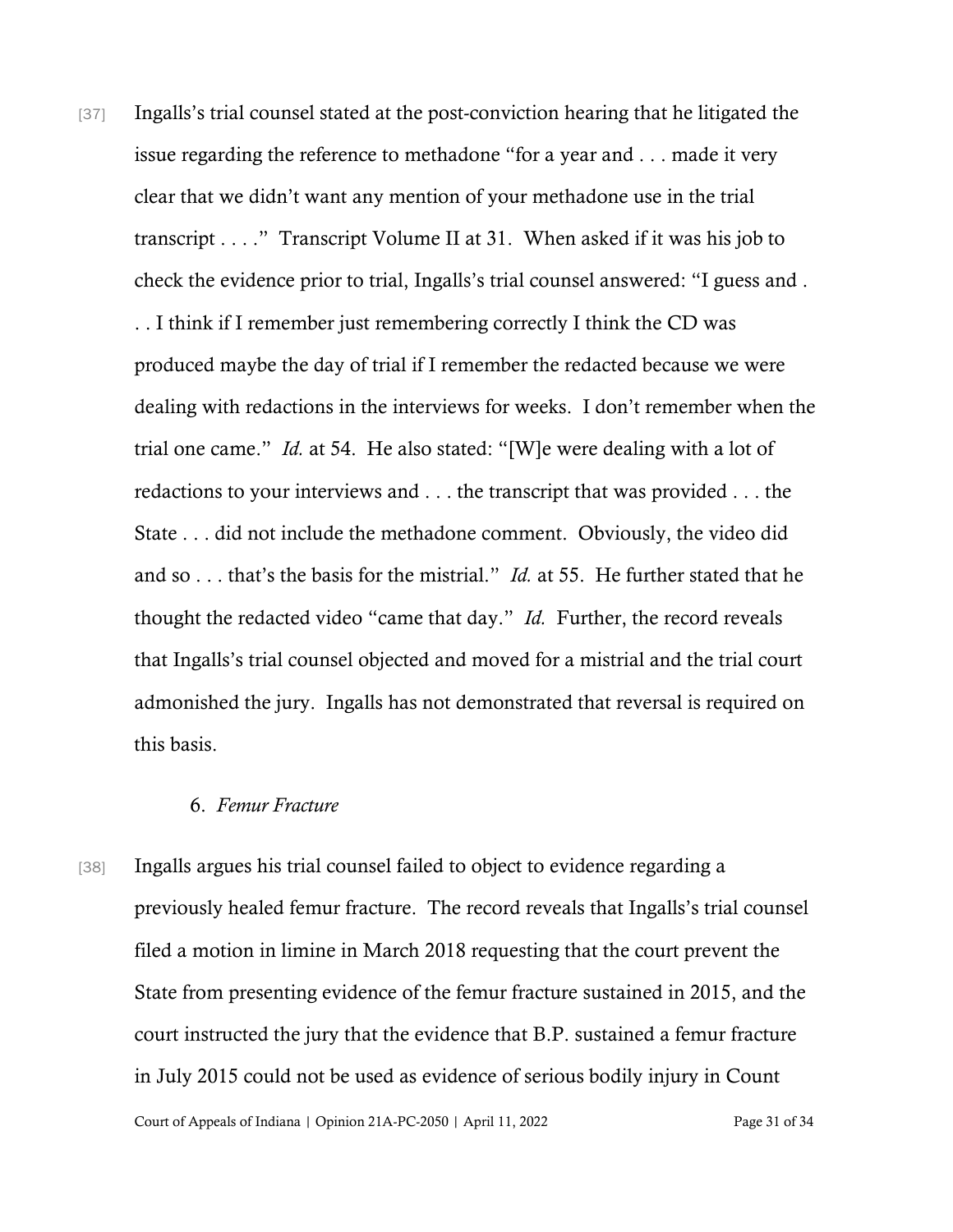III.[5](#page-31-0) At the post-conviction hearing, Ingalls asked his trial counsel if there was any reason he did not object to the admissibility of the femur fracture with relation to Counts I and II, and trial counsel answered: "No because it didn't apply to those counts." Transcript Volume II at 59. The post-conviction court found that "it is clear the issue was addressed by [trial counsel] to the court" and Ingalls presented no evidence as to why this was prejudicial. Appellant's Appendix Volume II at 34. Even assuming that trial counsel was deficient, we cannot say that Ingalls was prejudiced in light of the strength of the remaining evidence.

#### 7. *Testimony of Ingalls's Sister*

[39] Ingalls argues that his trial counsel questioned his sister as a defense witness and revealed that he was in a relationship with another woman. During the testimony of Ingalls's sister at trial, Ingalls's counsel asked if she was aware Ingalls was in a relationship "with another . . . woman," and she answered affirmatively. Trial Transcript Volume IX at 35. Trial counsel asked who that was, and Ingalls's sister answered: "With another woman, that was . . . her name is Jen." *Id.* Trial counsel stated: "No, I'm talking about . . . ." *Id.* Ingalls's sister said, "I'm sorry," and trial counsel said, "[i]n 2016." *Id.* at 36. Trial counsel asked if Ingalls was in a relationship with another woman and if

<span id="page-31-0"></span><sup>&</sup>lt;sup>5</sup> Final Instruction No. 10 states: "You have been provided evidence that [B.P.] sustained a femur fracture in July, 2015. This injury is not evidence for purposes of the criminal elements of Count 3, Neglect of a Dependent Causing Serious Bodily Injury. This cannot be used as evidence of Serious Bodily Injury in Count 3." Appellant's Direct Appeal Appendix Volume III at 37.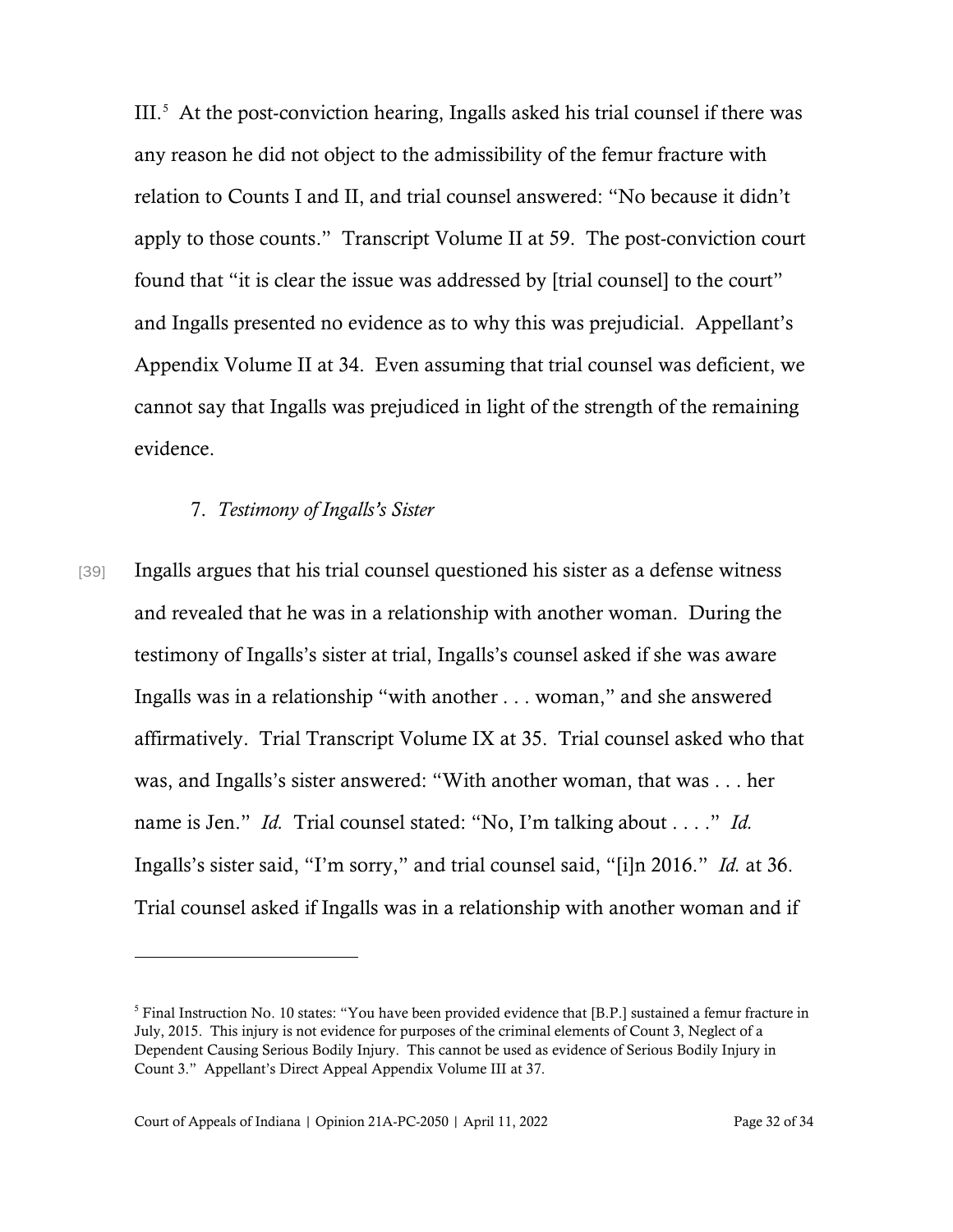they had a child together, and she answered yes and identified the woman as Meghan Price.

[40] The post-conviction court found that it was clear that trial counsel was attempting to elicit information about Price and Ingalls's relationship. It found that, if trial counsel had objected to the comment from his own witness, this "would have drawn even more attention to the premise that Ingalls now objects" and that "nothing [trial counsel] did regarding the unresponsive answer given by Ingalls's sister was ineffective." Appellant's Appendix Volume II at 35. We cannot say that Ingalls has demonstrated that his counsel was deficient or that he was prejudiced in this respect or that the alleged errors together require reversal.

## B. *Appellate Counsel*

[41] We apply the same standard of review to claims of ineffective assistance of appellate counsel as we apply to claims of ineffective assistance of trial counsel. *Williams v. State*, 724 N.E.2d 1070, 1078 (Ind. 2000), *reh'g denied*, *cert. denied*, 531 U.S. 1128, 121 S. Ct. 886 (2001). Ineffective assistance of appellate counsel claims fall into three categories: (1) denial of access to an appeal; (2) waiver of issues; and (3) failure to present issues well. *Garrett v. State*, 992 N.E.2d 710, 724 (Ind. 2013). To show that counsel was ineffective for failing to raise an issue on appeal thus resulting in waiver for collateral review, the defendant must overcome the strongest presumption of adequate assistance, and judicial scrutiny is highly deferential. *Id.* To evaluate the